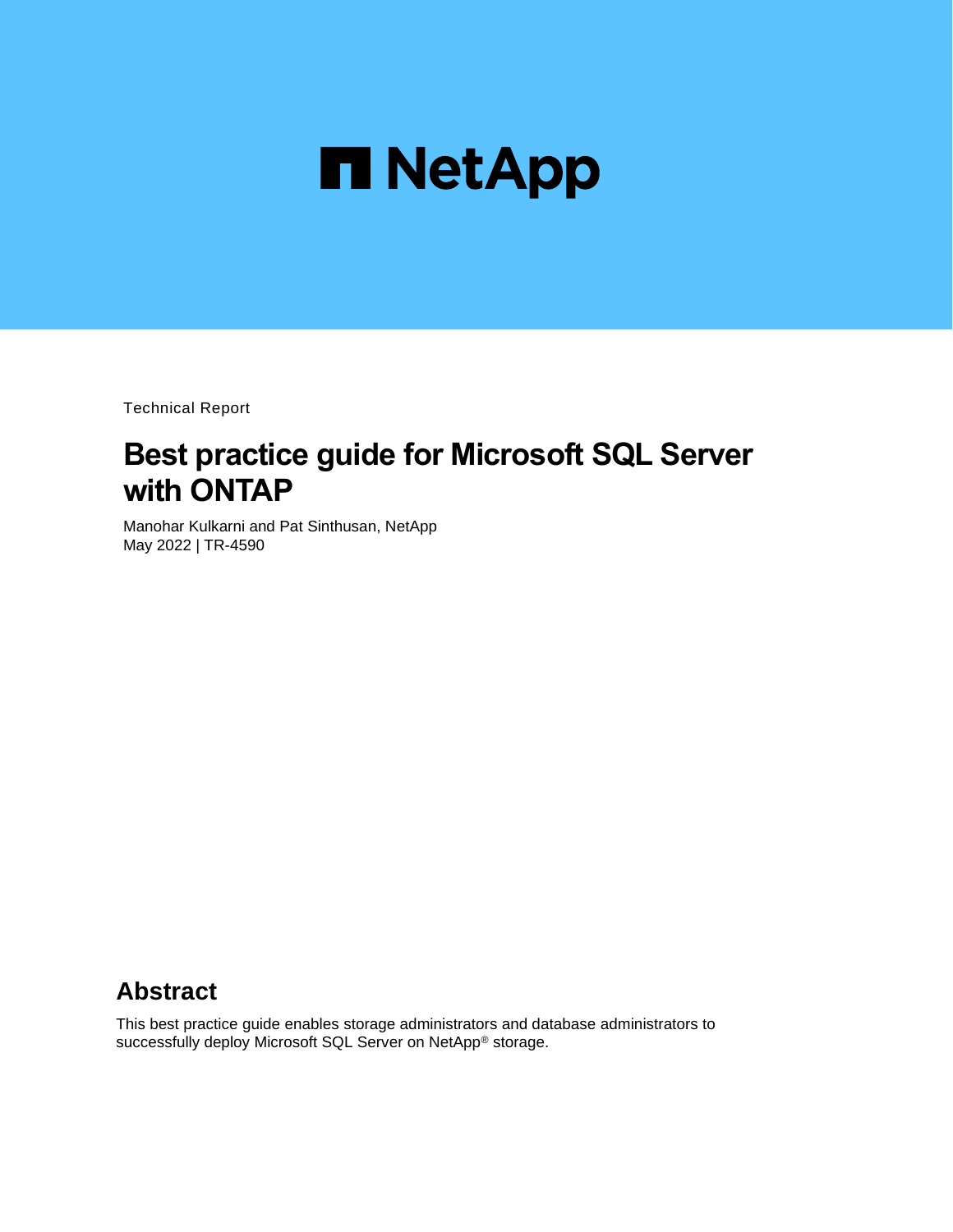### TABLE OF CONTENTS

| 24 |
|----|
|    |
|    |
|    |

#### **LIST OF TABLES**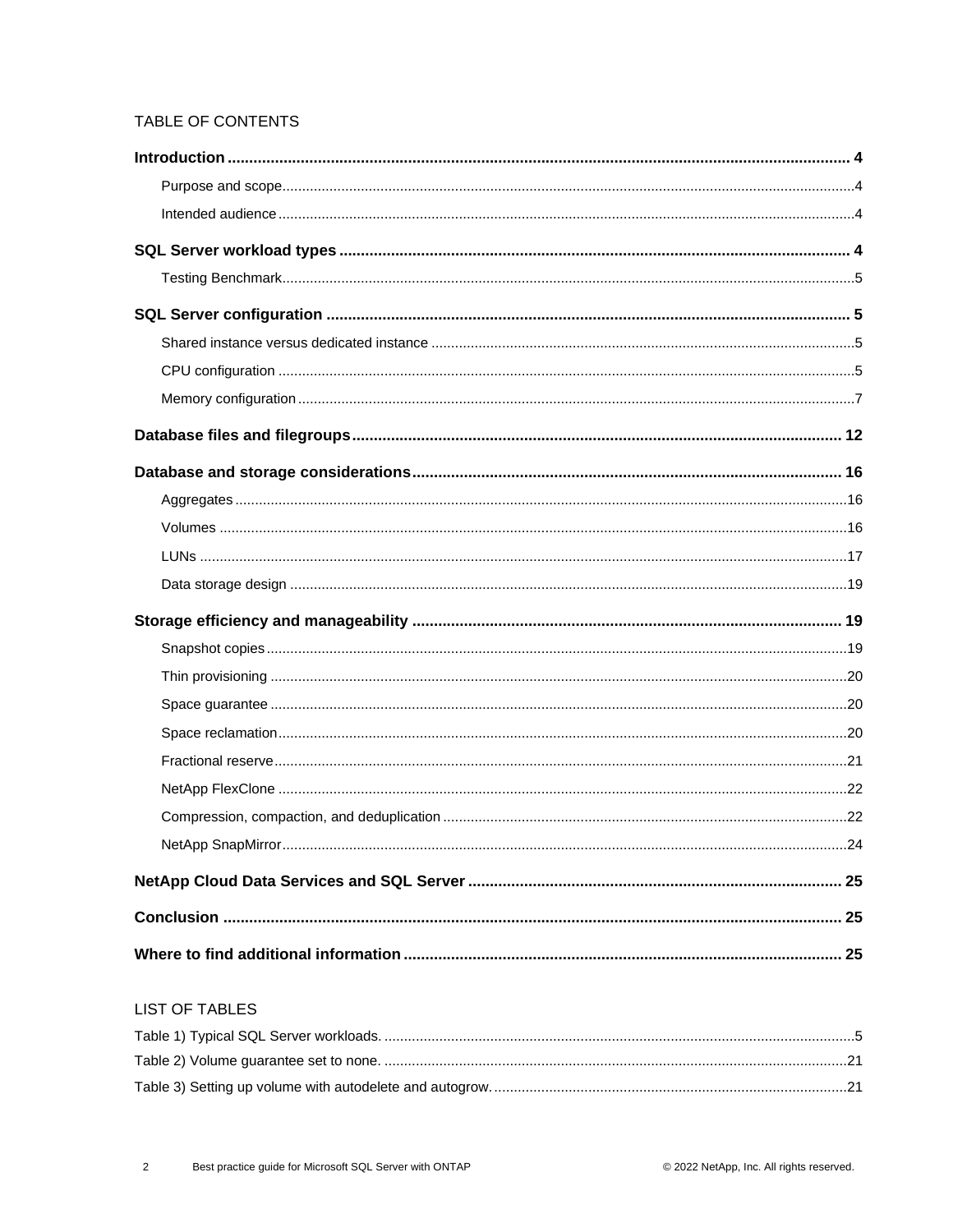#### LIST OF FIGURES

| Figure 4) Configuring index create memory and min memory per query using SQL Server Management Studio11  |  |
|----------------------------------------------------------------------------------------------------------|--|
|                                                                                                          |  |
| Figure 6) Option for granting perform volume maintenance task privilege during SQL Server installation15 |  |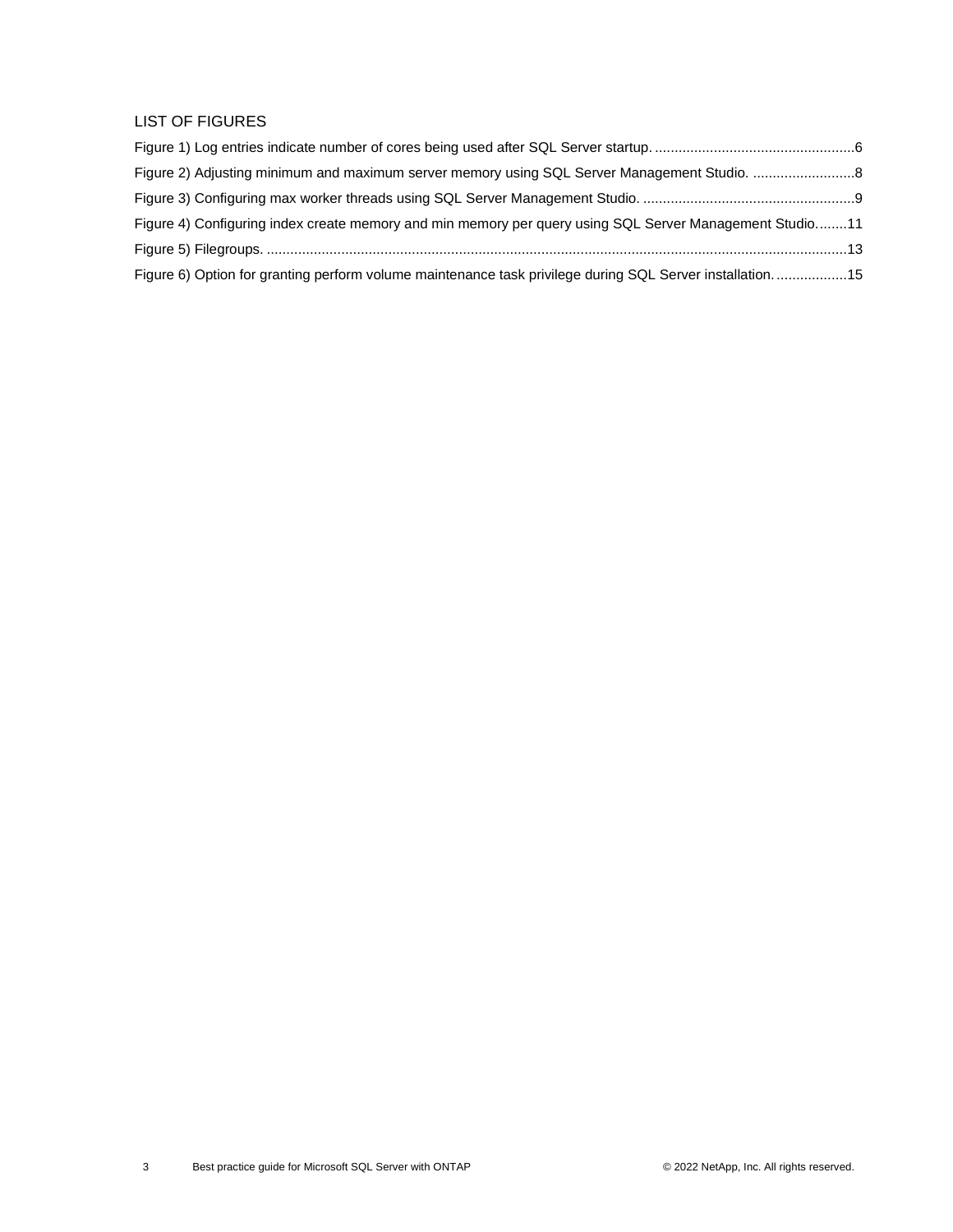## <span id="page-3-0"></span>**Introduction**

SQL Server is the foundation of Microsoft's data platform, delivering mission-critical performance with inmemory technologies and faster insights on any data, whether on the premises or in the cloud. Microsoft SQL Server builds on the mission-critical capabilities delivered in prior releases by providing breakthrough performance, availability, and manageability for mission-critical applications. The storage system is a key factor in the overall performance of a SQL Server database. NetApp provides several products to allow your SQL Server database to deliver enterprise-class performance while providing world-class tools to manage your environment.

## <span id="page-3-1"></span>**Purpose and scope**

This document describes best practices and offers insight into design considerations for deploying SQL Server on NetApp storage systems running NetApp ONTAP® software, with the goal of achieving effective and efficient storage deployment and end-to-end data protection and retention planning. The scope of this guide is limited to technical design guidelines based on the design principles and preferred standards that NetApp recommends for storage infrastructure when deploying SQL Server. The end-to-end implementation is out of the scope of this report.

The best practices and recommendations described in this guide enable SQL Server architects and NetApp storage administrators to plan a highly available and easy-to-manage SQL Server environment and to meet stringent SLAs. NetApp assumes that the reader has working knowledge of the following:

- NetApp ONTAP software
	- − NetApp SnapCenter® as backup software, which includes:
		- − SnapCenter Plug-in for Microsoft Windows
		- − SnapCenter Plug-in for SQL Server
- Microsoft SQL Server architecture and administration

For configuration compatibility across the NetApp stack, see the [NetApp Interoperability Matrix Tool](http://mysupport.netapp.com/NOW/products/interoperability/) (IMT).

## <span id="page-3-2"></span>**Intended audience**

This technical report is intended for NetApp customers, partners, employees, and field personnel who are responsible for deploying a SQL Server database solution in a customer environment. NetApp assumes that the reader is familiar with the various components of the listed solution previously.

## <span id="page-3-3"></span>**SQL Server workload types**

The SQL Server database platform can support several applications. Before deploying SQL Server, you must understand the database workload requirements of the applications that your SQL Server instances support. Each application has different requirements for capacity, performance, and availability, and therefore each database should be designed to optimally support those requirements. Many organizations classify databases into multiple management tiers, using application requirements to define SLAs. SQL Server workloads can be described as follows:

• OLTP databases are often also the most critical databases in an organization. These databases usually back customer-facing applications and are considered essential to the company's core operations. Mission-critical OLTP databases and the applications they support often have SLAs that require high levels of performance and are sensitive to performance degradation and availability. They might also be candidates for Always On Failover Clusters or Always On Availability Groups. The I/O mix of these types of databases is usually characterized by 75% to 90% random read and 25% to 10% write.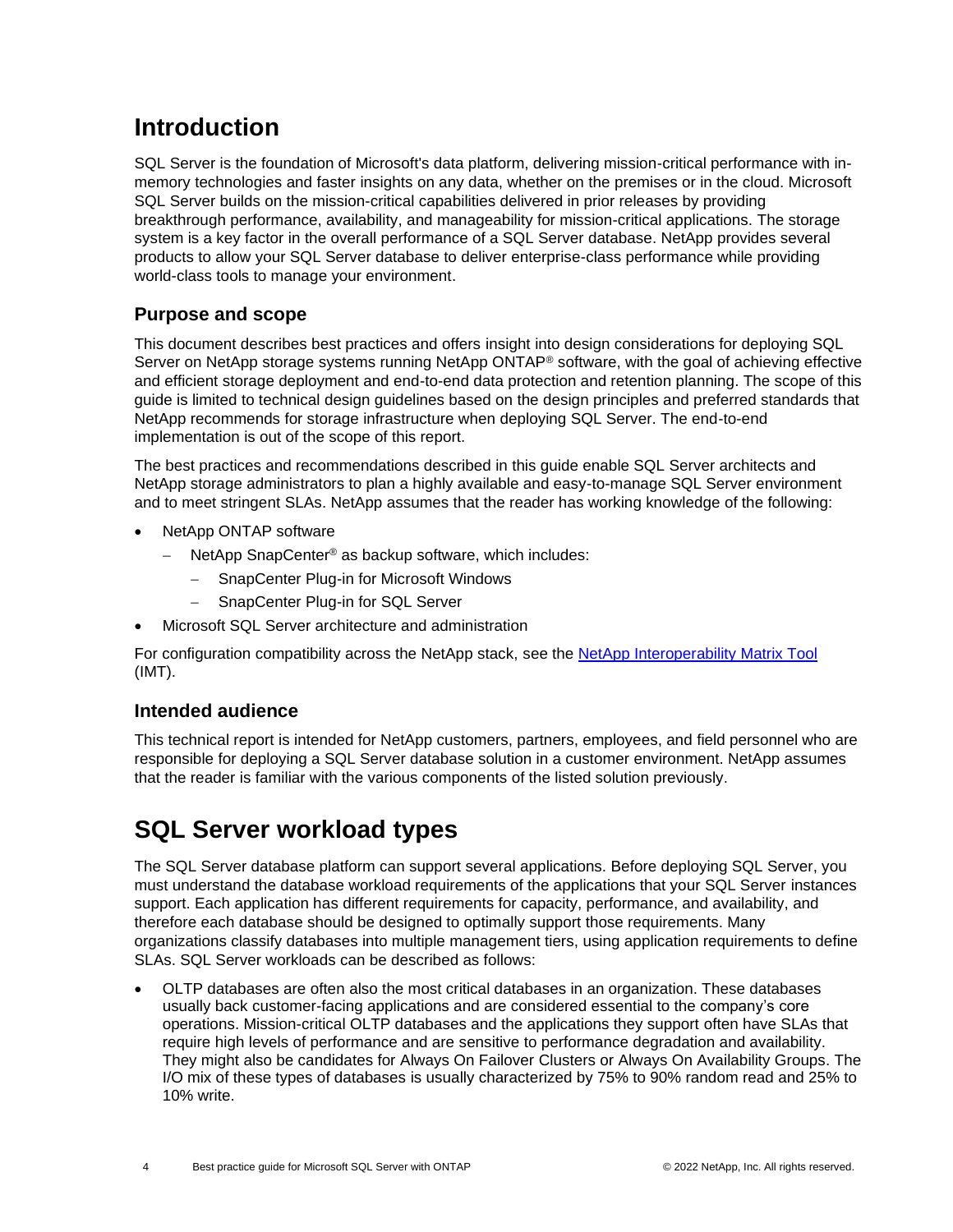• Decision support system (DSS) databases can be also referred to as data warehouses. These databases are mission critical in many organizations that rely on analytics for their business. These databases are sensitive to CPU utilization and read operations from disk when queries are being run. In many organizations, DSS databases are the most critical during the month, quarter, and year end. This workload typically has a 100% read I/O mix.

### <span id="page-4-0"></span>**Testing Benchmark**

The Transaction Process Council (TPC) is a nonprofit corporation founded to define transaction processing and database benchmarks and to disseminate objective, verifiable TPC performance data to the industry. TPC tests simulate complete compute environments in which a population of users executes transactions against databases. Table 1 summarizes the typical SQL Server testing workloads.

| <b>Workload type</b> | <b>TPC</b> test | Read/write ratio (percentages) |
|----------------------|-----------------|--------------------------------|
| OLTP                 | TPC-C           | ~1.75/25                       |
|                      | TPC-E           | $-90/10$                       |
| <b>DSS</b>           | TPC-H           | ~100/0                         |

<span id="page-4-4"></span>**Table 1) Typical SQL Server workloads.**

Although various workload generation options are available, we generally focus our efforts on measuring the performance of SQL Server databases when handling transactional workloads, and we use the TPC-E tools from Microsoft or TPC-H using HammerDB [\(HammerDB.com\)](http://www.hammerdb.com/document.html). The detailed instructions on how to use these specific benchmarks are beyond the scope of this document.

## <span id="page-4-1"></span>**SQL Server configuration**

This section provides general guidance about how to configure SQL Server settings that should be considered before and after installing SQL Server.

#### <span id="page-4-2"></span>**Shared instance versus dedicated instance**

If an application has many schemas and stored procedures, it could potentially affect other apps that share a SQL Server instance. Instance resources could potentially become divided or locked, which in turn causes performance issues for other apps that have databases hosted on the shared SQL Server instance.

Troubleshooting performance issues can be complicated because you must figure out which instance is the root cause. This question is weighed against the costs of operating system licenses and SQL Server licenses. If application performance is paramount, then a dedicated instance is highly recommended.

Microsoft licenses SQL Server per core at the server level and not per instance. For this reason, database administrators are tempted to install as many SQL Server instances as the server can handle to save on licensing costs, which can lead to major performance issues later.

To obtain optimal performance, NetApp recommends choosing dedicated SQL Server instances whenever possible.

## <span id="page-4-3"></span>**CPU configuration**

#### **Hyperthreading**

Hyperthreading is Intel's proprietary simultaneous multithreading (SMT) implementation, which improves parallelization of computations (multitasking) performed on x86 microprocessors. Hardware that uses hyperthreading allows the logical hyperthread CPUs to appear as physical CPUs to the operating system.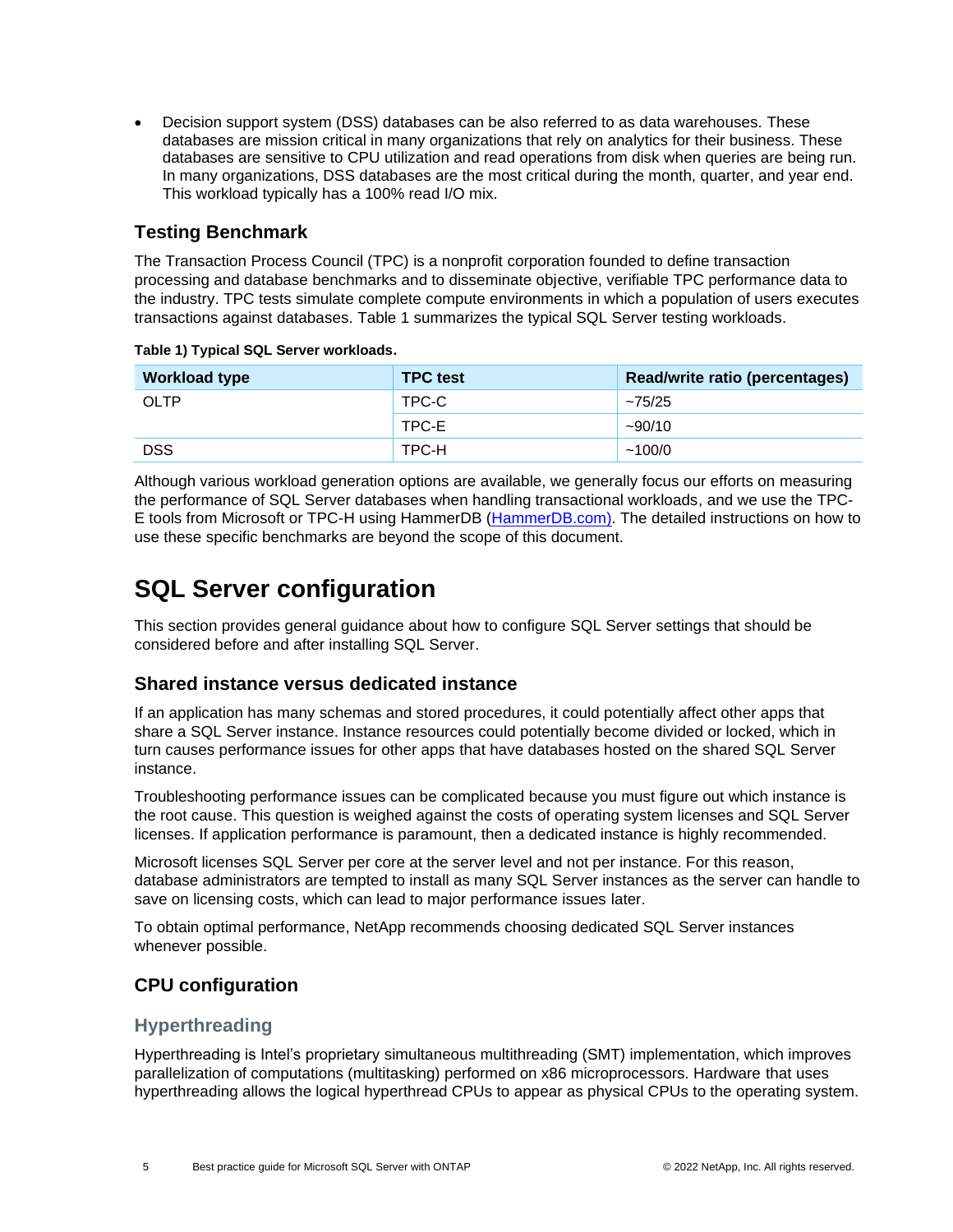SQL Server then sees the physical CPUs, which the operating system presents, and so can use the hyperthreaded processors.

The caveat here is that each SQL Server version has its own limitations on the compute power it can use. For more information, see [Compute Capacity Limits by Edition of SQL Server.](https://msdn.microsoft.com/en-us/library/ms143760.aspx)

There are two main schools of thought when licensing SQL Server. The first is known as a server + client access license (CAL) model; the second is the per processor core model. Although you can access all the product features available in SQL Server with the server + CAL strategy, there is a hardware limit of 20 CPU cores per socket. Even if you have SQL Server Enterprise Edition + CAL for a server with more than 20 CPU cores per socket, the application cannot use all those cores at a time on that instance. Figure 1 shows the SQL Server log message after startup indicating the enforcement of the core limit.

<span id="page-5-0"></span>**Figure 1) Log entries indicate number of cores being used after SQL Server startup.**

```
2017-01-11 07:16:30.71 Server
                                      Microsoft SQL Server 2016
(RTM) - 13.0.1601.5 (X64)Apr 29 2016 23:23:58
      Copyright (c) Microsoft Corporation
      Enterprise Edition (64-bit) on Windows Server 2016
Datacenter 6.3 <X64> (Build 14393: )
2017-01-11 07:16:30.71 Server<br>
2017-01-11 07:16:30.71 Server (c) Microsoft Corporation.<br>
2017-01-11 07:16:30.71 Server all rights reserved.<br>
2017-01-11 07:16:30.71 Server Server process ID is 10176.<br>
2017-01-11 07:16:30.71
'FUJITSU', System Model: 'PRIMERGY RX2540 M1'.
2017-01-11 07:16:30.71 Server Authentication mode is MIXED.<br>2017-01-11 07:16:30.71 Server Logging SQL Server messages
in file 'C:\Program Files\Microsoft SQL Server
\MSSQL13.MSSQLSERVER\MSSQL\Loq\ERRORLOG'.
2017-01-11 07:16:30.71 Server The service account is 'SEA-
TM\FUJIA2R30$'. This is an informational message; no user action
is required.
2017-01-11 07:16:30.71 Server Registry startup parameters:
       -d C:\Program Files\Microsoft SQL Server
\MSSQL13.MSSQLSERVER\MSSQL\DATA\master.mdf
       -e C:\Program Files\Microsoft SQL Server
\MSSQL13.MSSQLSERVER\MSSQL\Log\ERRORLOG
       -1 C:\Program Files\Microsoft SQL Server
\MSSQL13.MSSQLSERVER\MSSQL\DATA\mastlog.ldf
       -T 3502-\mathbb{T} 8342017-01-11 07:16:30.71 Server
                                      Command Line Startup
Parameters:
       -s "MSSOLSERVER"
2017-01-11 07:16:30.72 Server
                                      SQL Server detected 2 sockets
with 18 cores per socket and 36 logical processors per socket,
72 total logical processors; using 40 logical processors based
on SQL Server licensing. This is an informational message; no
user action is required.
zur/-ui-ii u/:16:30.72 Server - Syn Server is starting at
```
Therefore, to use all CPUs, you should use the per-processor core license. For detailed information about SQL Server licensing, see SQL Server [2019: Your modern data platform.](https://www.microsoft.com/en-us/sql-server/sql-server-2019-comparison)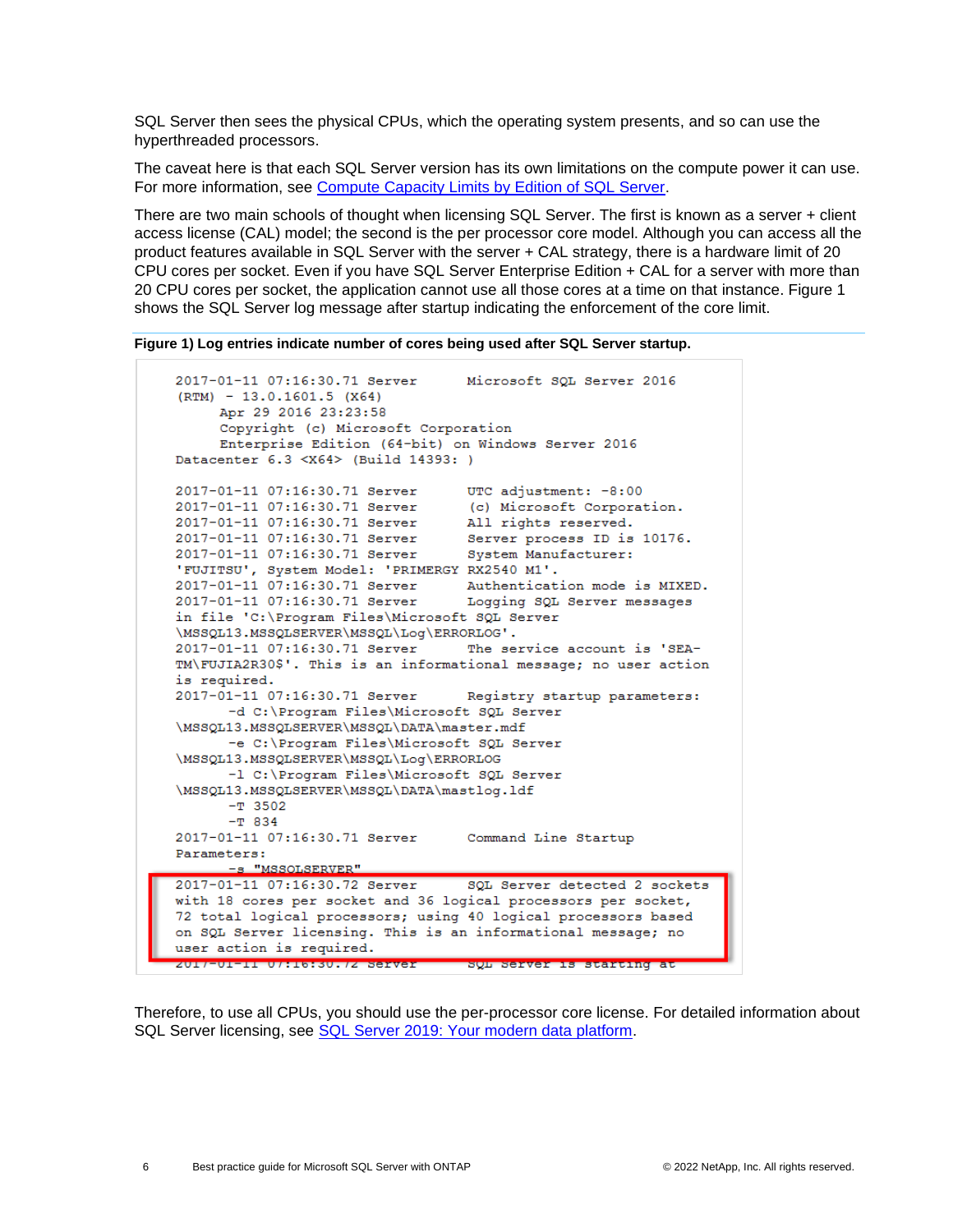#### **Nonuniform memory access**

Nonuniform memory access (NUMA) is a memory-access optimization method that helps increase processor speed without increasing the load on the processor bus. If NUMA is configured on the server where SQL Server is installed, no additional configuration is required because SQL Server is NUMA aware and performs well on NUMA hardware.

### **Processor affinity**

You are unlikely ever to need to alter the processor affinity defaults unless you encounter performance problems, but it is still worth understanding what they are and how they work.

SQL Server supports processor affinity by two options:

- CPU affinity mask
- Affinity I/O mask

SQL Server uses all CPUs available from the operating system (if the per-processor core license is chosen). It creates schedulers on all the CPUs to make best use of the resources for any given workload. When multitasking, the operating system or other applications on the server can switch process threads from one processor to another. SQL Server is a resource-intensive application, and so performance can be affected when this occurs. To minimize the effect, you can configure the processors such that all the SQL Server load is directed to a preselected group of processors. This is achieved by using the CPU affinity mask.

The affinity I/O mask option binds SQL Server disk I/O to a subset of CPUs. In SQL Server OLTP environments, this extension can enhance the performance of SQL Server threads issuing I/O operations.

### **Max Degree of Parallelism (MAXDOP)**

By default, SQL Server uses all available CPUs during query execution (if the per-processor core license chosen). Although this is great for large queries, it can cause performance problems and limit concurrency. A better approach is to limit parallelism to the number of physical cores in a single CPU socket. For example, on a server with two physical CPU sockets with 12 cores per socket, regardless of hyperthreading, MAXDOP should be set to 12. MAXDOP cannot restrict or dictate which CPU is to be used. Instead, it restricts the number of CPUs that can be used by a single batch query.

For DSSs such as data warehouses, NetApp recommends starting with this setting at 50 or so and tuning up or down as appropriate. Make sure you measure for the critical queries in your application and adjust if necessary.

#### <span id="page-6-0"></span>**Memory configuration**

#### **Max server memory**

The max server memory option sets the maximum amount of memory that the SQL Server instance can use. It is generally used if multiple applications are running on the same server where SQL Server is running and you want to guarantee that these applications have sufficient memory to function properly.

Some applications only use whatever memory is available when they start and do not request more even if needed. That is where the max server memory setting comes into play.

On a SQL Server cluster with several SQL Server instances, each instance could be competing for resources. Setting a memory limit for each SQL Server instance can help guarantee best performance for each instance.

NetApp recommends leaving at least 4GB to 6GB of RAM for the operating system to avoid performance issues. [Figure 2](#page-7-0) displays how to set up minimum and maximum server memory.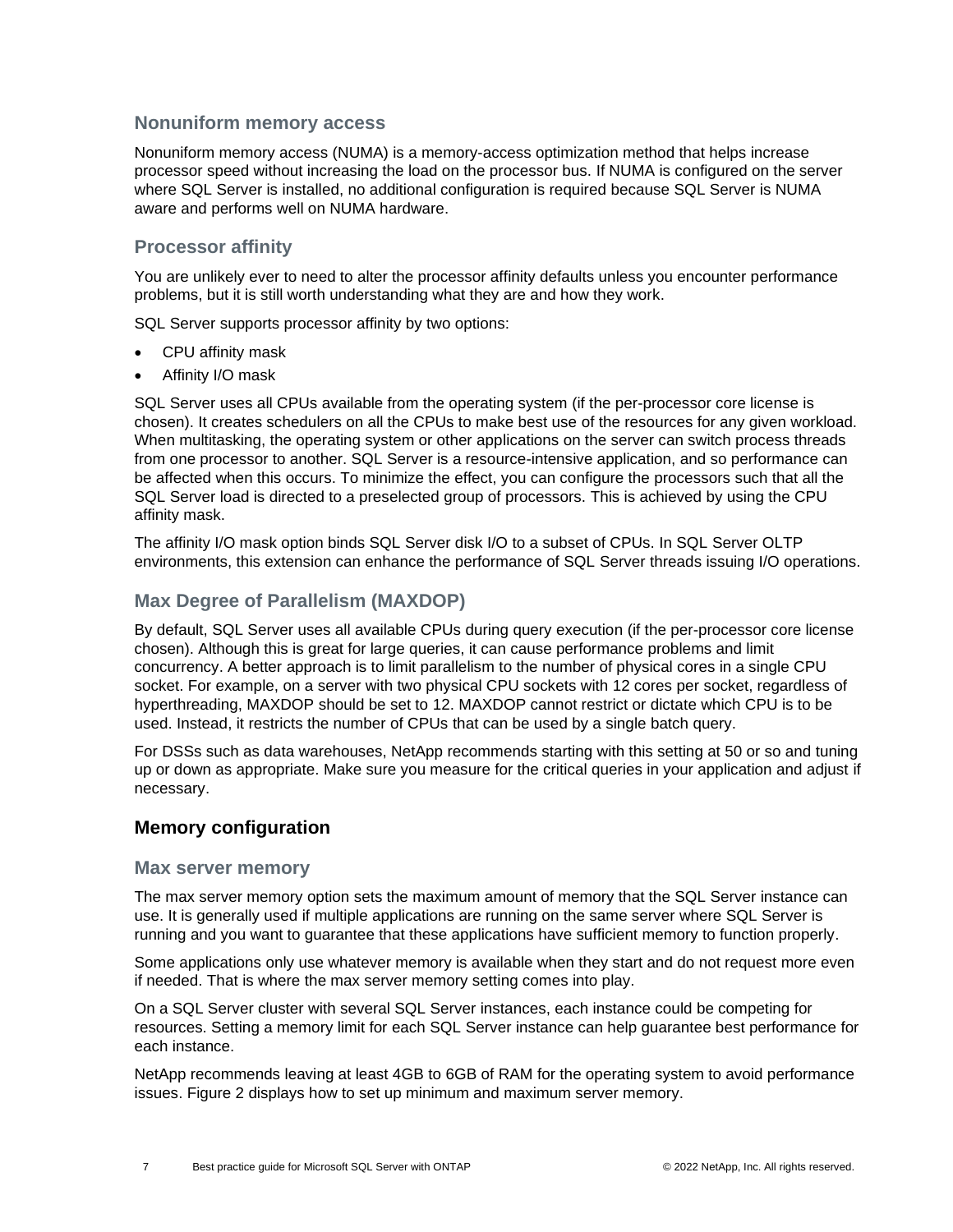| Select a page<br>聲<br>General                                                                                                       | S Script v B Help                                                                                                                               |
|-------------------------------------------------------------------------------------------------------------------------------------|-------------------------------------------------------------------------------------------------------------------------------------------------|
| P<br>Memory<br>P<br>Processors<br>P<br>Security<br>A<br>Connections<br>£<br>Database Settings<br>A<br>Advanced<br>ð.<br>Permissions | Server memory options<br>Minimum server memory (in MB):<br>쵞<br>0<br>Maximum server memory (in MB):<br>$\div$<br>120832<br>Other memory options |
| <b>Connection</b>                                                                                                                   | Index creation memory (in KB, 0 = dynamic memory):                                                                                              |
| Server:<br>÷<br>Connection:<br>SEA-TM\Administrator<br><b>图 View connection properties</b>                                          | $\div$<br>0<br>Minimum memory per query (in KB):<br>$\equiv$<br>1024                                                                            |
| <b>Progress</b>                                                                                                                     |                                                                                                                                                 |
| Ready                                                                                                                               | ◯ Configured values<br>Running values<br>Ω                                                                                                      |
|                                                                                                                                     | <b>OK</b><br>Cancel                                                                                                                             |

<span id="page-7-0"></span>**Figure 2) Adjusting minimum and maximum server memory using SQL Server Management Studio.**

Using SQL Server Management Studio to adjust minimum or maximum server memory requires a restart of the SQL Server service. You can adjust server memory using transact SQL (T-SQL) using this code:



#### **Max worker threads**

The max worker threads option helps to optimize performance when large numbers of clients are connected to SQL Server. Normally, a separate operating system thread is created for each query request. If hundreds of simultaneous connections are made to SQL Server, then one thread per query request consumes large amounts of system resources. The max worker threads option helps improve performance by enabling SQL Server to create a pool of worker threads to service a larger number of query requests.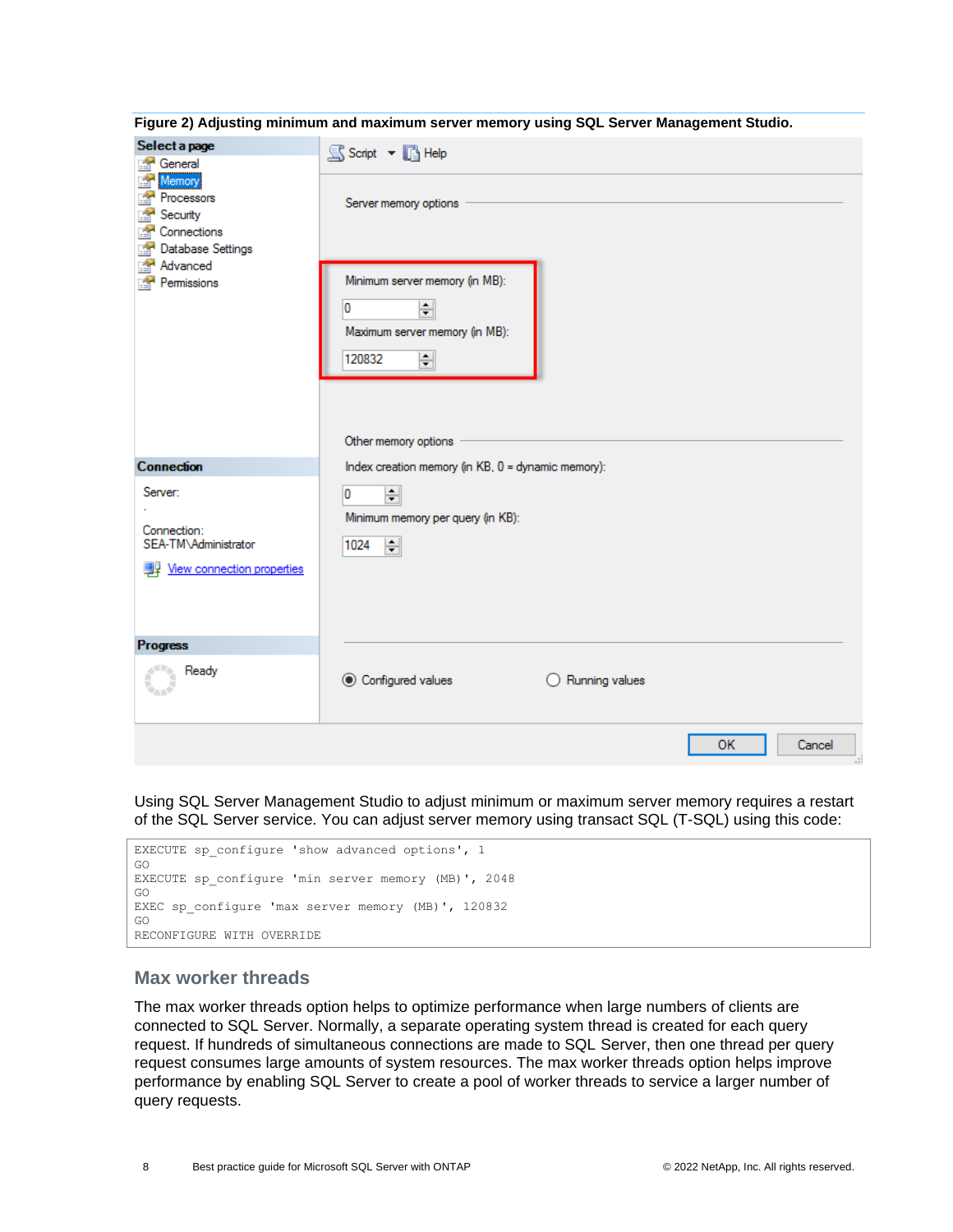The default value is 0, which allows SQL Server to automatically configure the number of worker threads at startup. This works for most systems. Max worker threads is an advanced option and should not be altered without assistance from an experienced database administrator (DBA).

When should you configure SQL Server to use more worker threads? If the average work queue length for each scheduler is above 1, you might benefit from adding more threads to the system, but only if the load is not CPU-bound or experiencing any other heavy waits. If either of those is happening, adding more threads does not help because they end up waiting for other system bottlenecks. For more information about max worker threads, see [Configure the max worker threads Server Configuration](https://msdn.microsoft.com/en-us/library/ms190219.aspx)  [Option.](https://msdn.microsoft.com/en-us/library/ms190219.aspx) [Figure 3](#page-8-0) indicates how to adjust maximum worker threads.

| Select a page<br>a.<br>General                                                                                   | SScript v B Help                                                                                                                         |                                                                                    |                       |
|------------------------------------------------------------------------------------------------------------------|------------------------------------------------------------------------------------------------------------------------------------------|------------------------------------------------------------------------------------|-----------------------|
| £.<br>Memory<br>A<br>Processors<br>Security<br>a.<br>Connections<br>Database Settings<br>Advanced<br>Permissions | Enable processors<br>Automatically set I/O affinity mask for all processors<br>Processor<br>E-ALL                                        | Automatically set processor affinity mask for all processors<br>Processor Affinity | I/O Affinity          |
| <b>Connection</b>                                                                                                |                                                                                                                                          |                                                                                    |                       |
| Server:<br>Connection:<br>SEA-TM\Administrator<br><b>图 View connection properties</b>                            | <b>Threads</b><br>Maximum worker threads:<br>$\div$<br>0<br><b>Boost SQL Server priority</b><br>Use Windows fibers (lightweight pooling) |                                                                                    |                       |
| <b>Progress</b>                                                                                                  |                                                                                                                                          |                                                                                    |                       |
| Ready                                                                                                            | ◉ Configured values                                                                                                                      | Running values                                                                     |                       |
|                                                                                                                  |                                                                                                                                          |                                                                                    | Cancel<br>OK<br>$-11$ |

<span id="page-8-0"></span>**Figure 3) Configuring max worker threads using SQL Server Management Studio.**

The following example shows how to configure the max work threads option using T-SQL.

```
EXEC sp configure 'show advanced options', 1;
GO 
RECONFIGURE ; 
GO 
EXEC sp configure 'max worker threads', 900 ;
GO 
RECONFIGURE;
```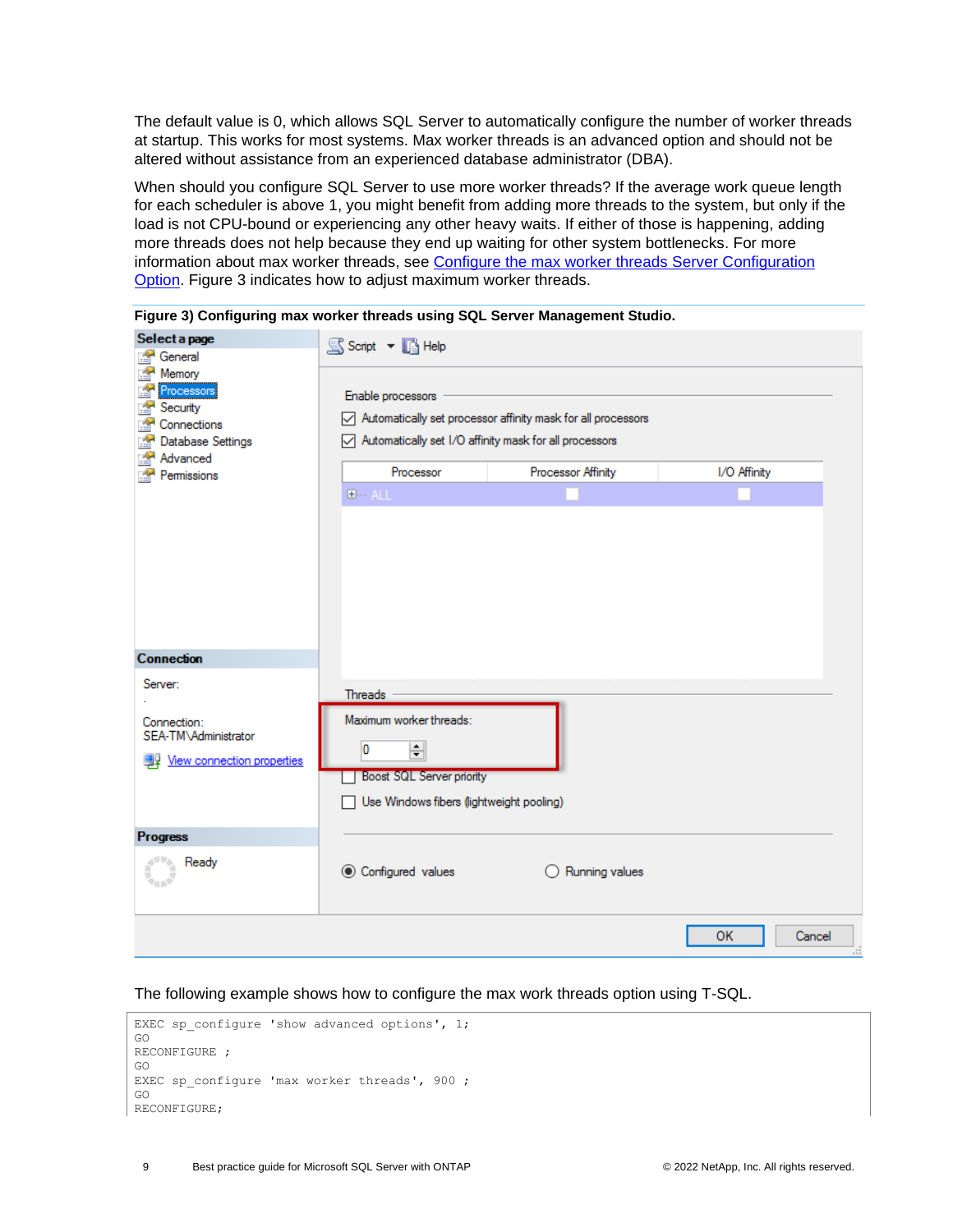#### **Index create memory**

The index create memory option is another advanced option that you should not usually change. It controls the maximum amount of RAM initially allocated for creating indexes. The default value for this option is 0, which means that it is managed by SQL Server automatically. However, if you encounter difficulties creating indexes, consider increasing the value of this option.

#### **Min memory per query**

When a query is run, SQL Server tries to allocate the optimum amount of memory for it to run efficiently. By default, the min memory per query setting allocates > or = to 1024KB for each query to run. It is a best practice is to leave this setting at the default value of 0 to allow SQL Server to dynamically manage the amount of memory allocated for index creation operations. However, if SQL Server has more RAM than it needs to run efficiently, the performance of some queries can be boosted if you increase this setting. Therefore, as long as memory is available on the server that is not being used by SQL Server, any other applications, or the operating system, then boosting this setting can help overall SQL Server performance. If no free memory is available, increasing this setting might hurt overall performance.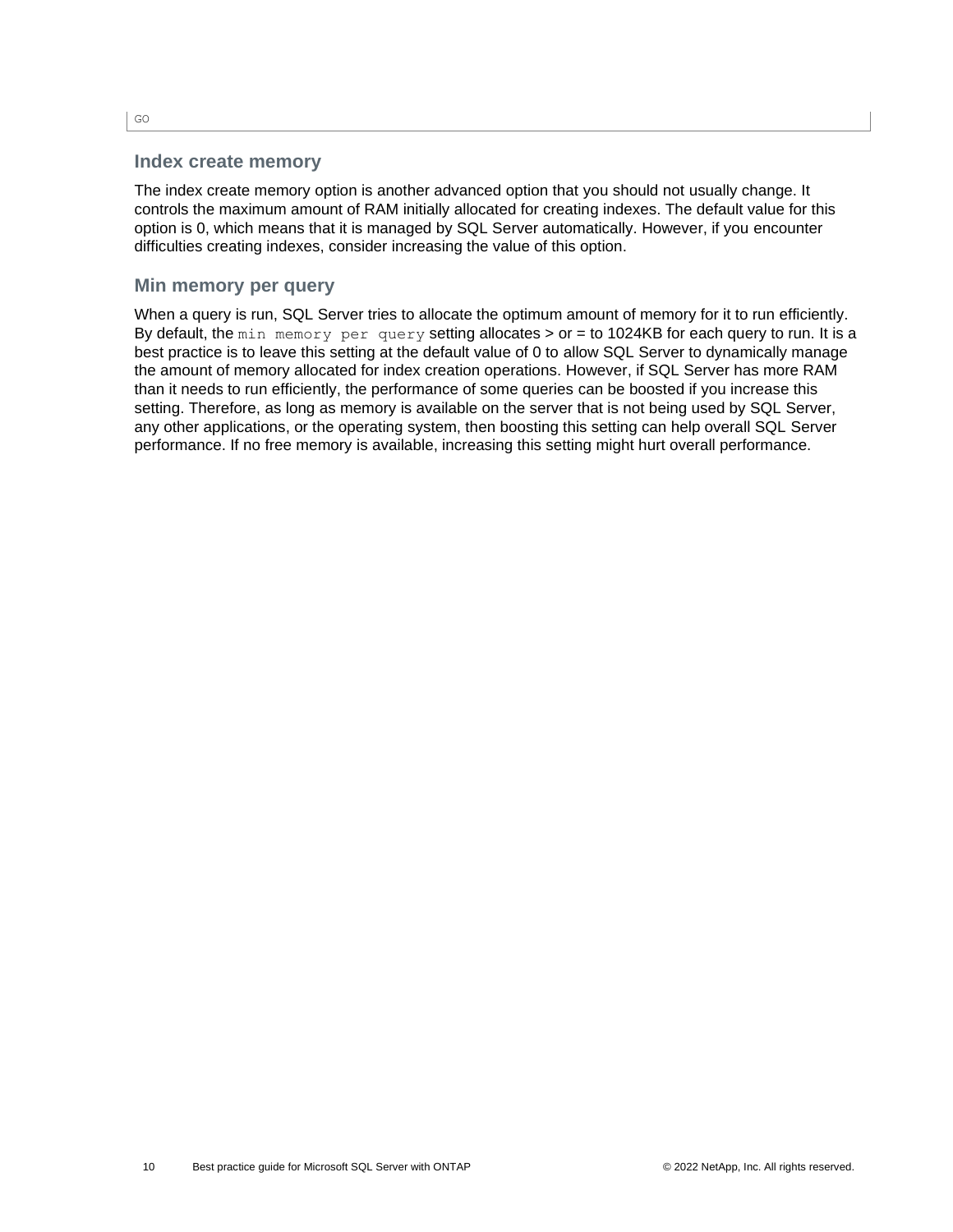<span id="page-10-0"></span>**Figure 4) Configuring index create memory and min memory per query using SQL Server Management Studio.**

| Select a page<br>General                                                                                   | S Script v B Help                                                                                                                                          |
|------------------------------------------------------------------------------------------------------------|------------------------------------------------------------------------------------------------------------------------------------------------------------|
| A<br>Memory<br>Processors<br>Security<br>Connections<br>Database Settings<br>Advanced<br>Permissions       | Server memory options<br>Minimum server memory (in MB):<br>0<br>$\div$<br>Maximum server memory (in MB):<br>$\Rightarrow$<br>120832                        |
| <b>Connection</b><br>Server:<br>Connection:<br>SEA-TM\Administrator<br><b>图 View connection properties</b> | Other memory options<br>Index creation memory (in KB, 0 = dynamic memory):<br>늭<br>0<br>Minimum memory per query (in KB):<br>1024<br>$\left  \div \right $ |
| <b>Progress</b>                                                                                            |                                                                                                                                                            |
| Ready                                                                                                      | <b>◎</b> Configured values<br>$\bigcirc$ Running values                                                                                                    |
|                                                                                                            | <b>OK</b><br>Cancel                                                                                                                                        |

#### **Buffer pool extensions**

The buffer pool extension provides seamless integration of an NVRAM extension with the database engine buffer pool to significantly improve I/O throughput. The buffer pool extension is not available in every SQL Server edition. It is available only with the 64-bit SQL Server Standard, Business Intelligence, and Enterprise editions.

The buffer pool extension feature extends the buffer pool cache with nonvolatile storage (usually SSDs). The extension allows the buffer pool to accommodate a larger database working set, forcing the paging of I/O between the RAM and the SSDs and effectively offloading small random I/Os from mechanical disks to SSDs. Because of the lower latency and better random I/O performance of SSDs, the buffer pool extension significantly improves I/O throughput.

The buffer pool extension feature offers the following benefits:

- Increased random I/O throughput
- Reduced I/O latency
- Increased transaction throughput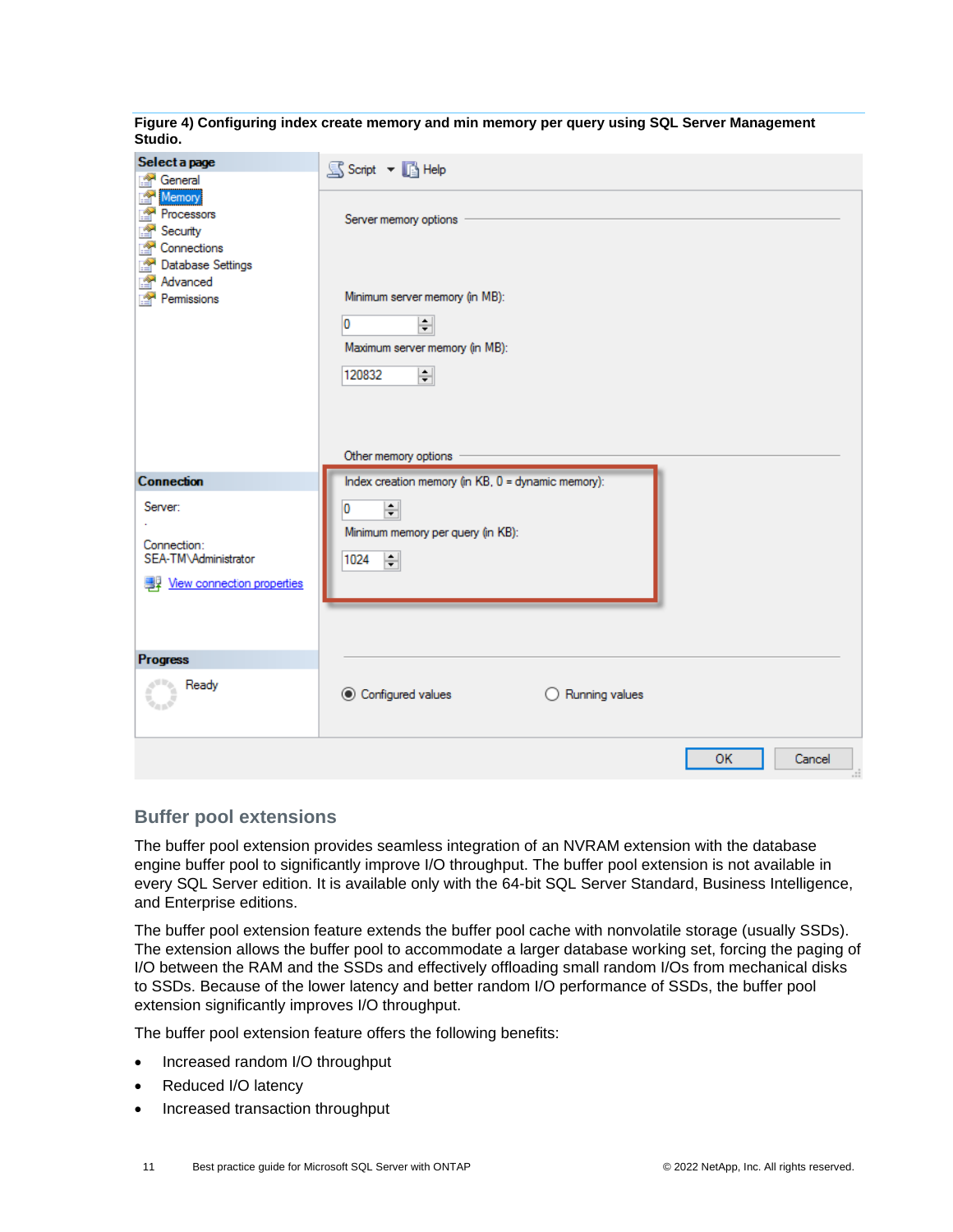- Improved read performance with a larger hybrid buffer pool
- A caching architecture that can take advantage of existing and future low-cost memory

For buffer pool extensions, NetApp recommends the following:

- Make sure that an SSD-backed LUN (such as NetApp AFF) is presented to the SQL Server host so that it can be used as a buffer pool extension target disk.
- The extension file must be the same size as or larger than the buffer pool.

The following example shows a T-SQL command to set up a buffer pool extension of 32GB.

```
USE master
GO
ALTER SERVER CONFIGURATION
SET BUFFER POOL EXTENSION ON
   (FILENAME = 'P:\BUFFER POOL EXTENSION\SQLServerCache.BUFFER POOL EXTENSION', SIZE = 32 GB);
GO
```
## <span id="page-11-0"></span>**Database files and filegroups**

A SQL Server database is a collection of objects that allows you to store and manipulate data. In theory, SQL Server (64-bit) supports 32,767 databases per instance and 524,272TB of database size, although the typical installation usually has several databases. However, the number of the databases SQL Server can handle depends on the load and hardware. It is not unusual to see SQL Server instances hosting dozens, hundreds, or even thousands of small databases.

Each database consists of one or more data files and one or more transaction log files. The transaction log stores the information about database transactions and all data modifications made by each session. Every time the data is modified, SQL Server stores enough information in the transaction log to undo (roll back) or redo (replay) the action. A SQL Server transaction log is an integral part of SQL Server's reputation for data integrity and robustness. The transaction log is vital to the atomicity, consistency, isolation, and durability (ACID) capabilities of SQL Server. SQL Server writes to the transaction log as soon as any change to the data page happens. Every Data Manipulation Language (DML) statement (for example, select, insert, update, or delete) is a complete transaction, and the transaction log makes sure that the entire set-based operation takes place, making sure of the atomicity of the transaction.

Each database has one primary data file, which, by default, has the .mdf extension. In addition, each database can have secondary database files. Those files, by default, have .ndf extensions.

All database files are grouped into filegroups. A filegroup is the logical unit, which simplifies database administration. They allow the separation between logical object placement and physical database files. When you create the database objects tables, you specify in what filegroup they should be placed without worrying about the underlying data file configuration.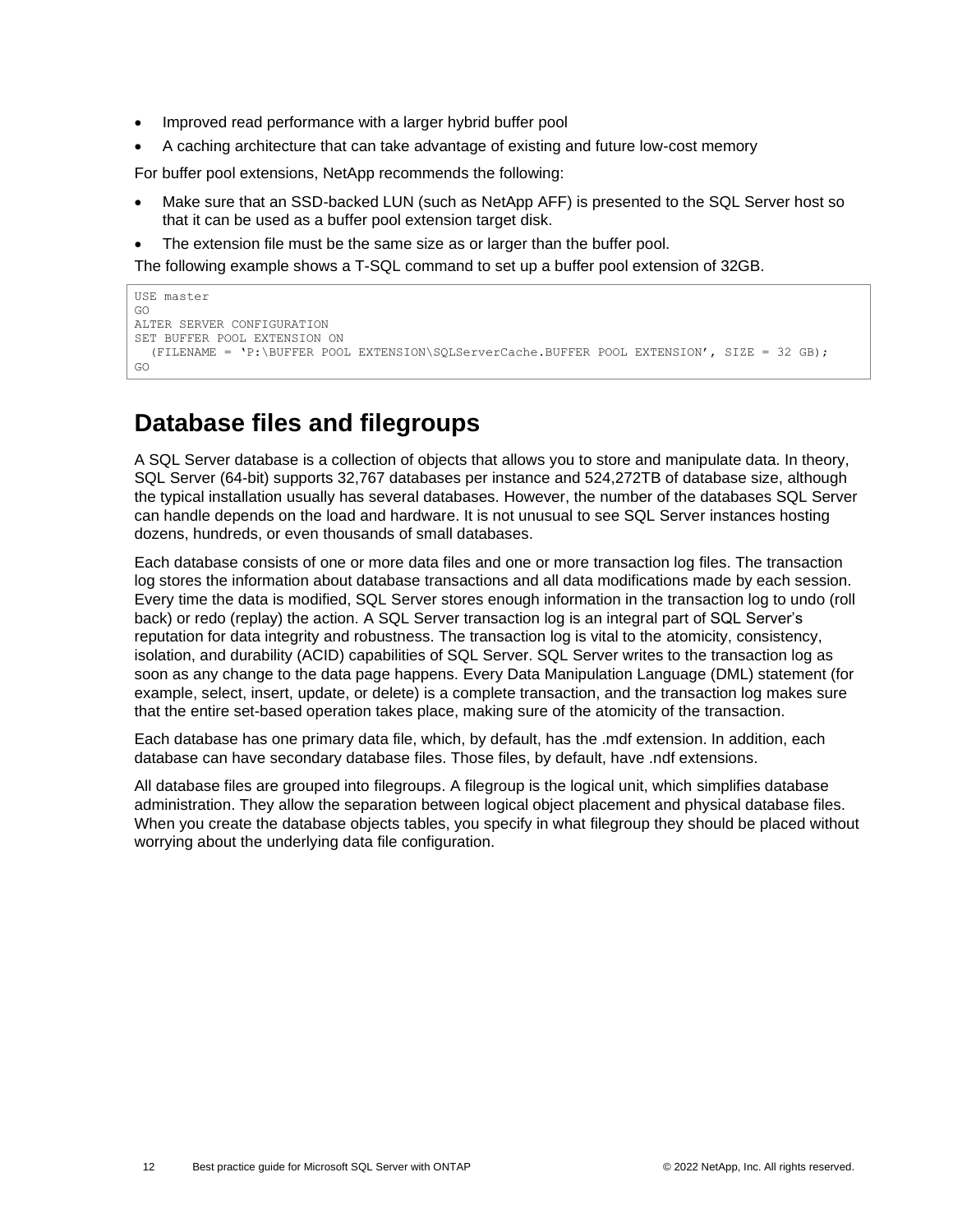<span id="page-12-0"></span>

The ability to put multiple data files inside the filegroup enables you to spread the load across different storage devices, which helps to improve the I/O performance of the system. The transaction log in contrast does not benefit from the multiple files because SQL Server writes to the transaction log in a sequential manner.

The separation between logical object placement in the filegroups and physical database files allows you to fine-tune the database file layout, getting the most from the storage subsystem. For example, independent software vendors (ISVs) who are deploying their products to different customers can adjust the number of database files based on the underlying I/O configuration and the expected amount of data during the deployment stage. Those changes are transparent to the application developers, who are placing the database objects in the filegroups rather than database files.

NetApp recommends avoiding the use of the primary filegroup for anything but system objects. Creating a separate filegroup or set of filegroups for the user objects simplifies database administration and disaster recovery, especially in the case of large databases.

You can specify initial file size and autogrowth parameters at the time when you create the database or add new files to an existing database. SQL Server uses a proportional fill algorithm when choosing which data file it should write data into. It writes an amount of data proportionally to the free space available in the files. The more free space in the file, the more writes it handles.

NetApp recommends that all files in the single filegroup have the same initial size and autogrowth parameters, with the grow size defined in megabytes rather than percentages. This helps the proportional fill algorithm evenly balance write activities across data files.

Every time SQL Server grows the files, it fills newly allocated space in the files with zeros. That process blocks all sessions that need to write to the corresponding file or, in case of transaction log growth, generate transaction log records.

SQL Server always zeroes out the transaction log, and that behavior cannot be changed. However, you can control whether data files are zeroing out by enabling or disabling instant file initialization. Enabling instant file initialization helps to speed up data file growth and reduces the time required to create or restore the database.

A small security risk is associated with instant file initialization. When this option is enabled, unallocated parts of the data file can contain information from previously deleted OS files. Database administrators can examine such data.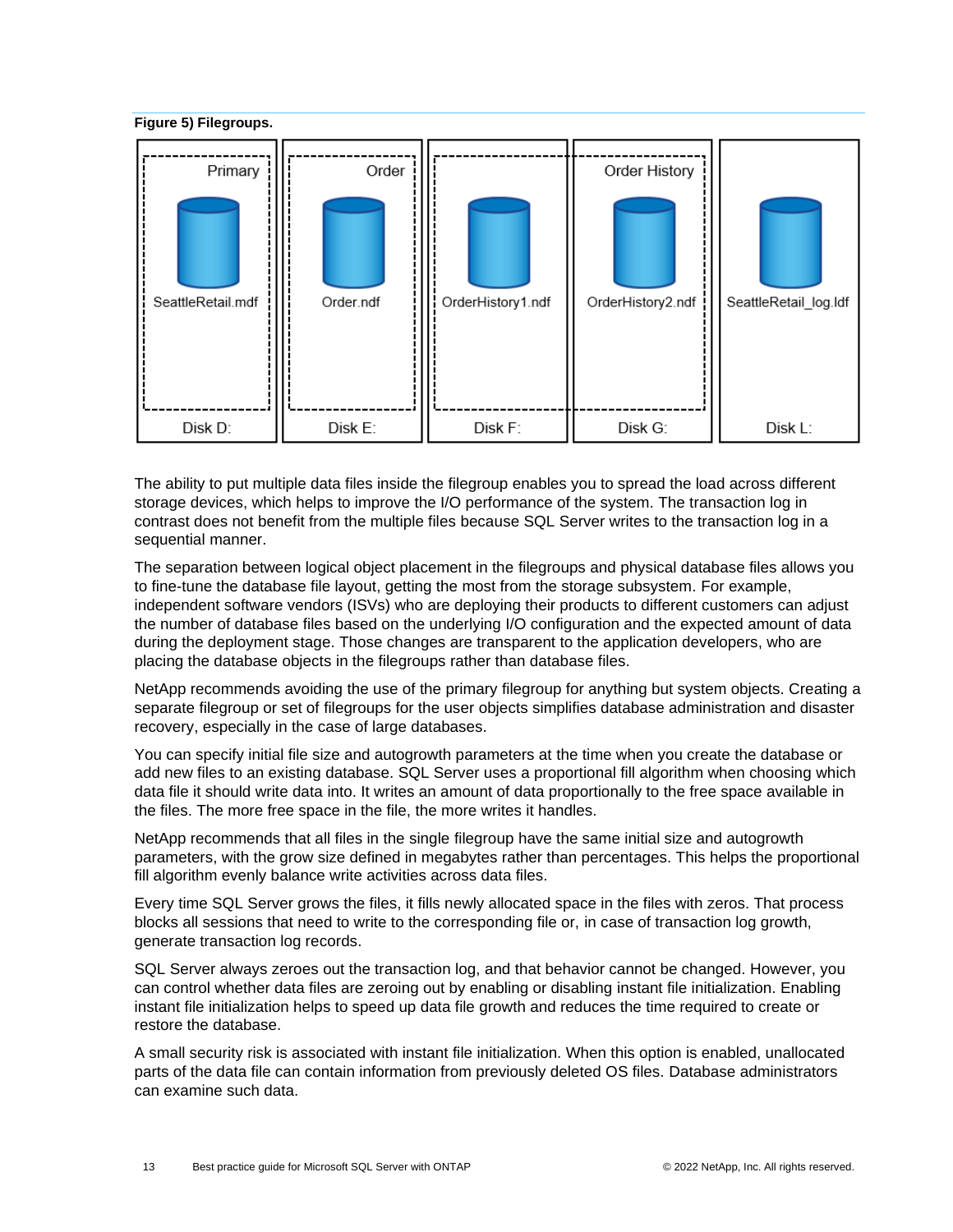You can enable instant file initialization by adding the SA\_MANAGE\_VOLUME\_NAME permission, also known as "perform volume maintenance task," to the SQL Server startup account. You can do this under the local security policy management application (secpol.msc), as shown in the following figure. Open the properties for the "perform volume maintenance task" permission and add the SQL Server startup account to the list of users there.

| Local Security Policy                                                                                                                                                                                                                                                                                                                                                                                                         |                                                                                                                                                                                                                                                                                                                                                                                                                                                                                                                                                                                                                |                                                                                                                                                                                                                                                                                                                                                                               | x                     |
|-------------------------------------------------------------------------------------------------------------------------------------------------------------------------------------------------------------------------------------------------------------------------------------------------------------------------------------------------------------------------------------------------------------------------------|----------------------------------------------------------------------------------------------------------------------------------------------------------------------------------------------------------------------------------------------------------------------------------------------------------------------------------------------------------------------------------------------------------------------------------------------------------------------------------------------------------------------------------------------------------------------------------------------------------------|-------------------------------------------------------------------------------------------------------------------------------------------------------------------------------------------------------------------------------------------------------------------------------------------------------------------------------------------------------------------------------|-----------------------|
| Action View<br>File<br>Help                                                                                                                                                                                                                                                                                                                                                                                                   |                                                                                                                                                                                                                                                                                                                                                                                                                                                                                                                                                                                                                |                                                                                                                                                                                                                                                                                                                                                                               |                       |
| 菲                                                                                                                                                                                                                                                                                                                                                                                                                             |                                                                                                                                                                                                                                                                                                                                                                                                                                                                                                                                                                                                                |                                                                                                                                                                                                                                                                                                                                                                               |                       |
| <b>Security Settings</b><br><b>Account Policies</b><br><b>Local Policies</b><br><b>Audit Policy</b><br>User Rights Assignment<br><b>Security Options</b><br>Windows Firewall with Advanced Seci<br>Network List Manager Policies<br><b>Public Key Policies</b><br><b>Software Restriction Policies</b><br><b>Application Control Policies</b><br>IP Security Policies on Local Compute<br>Advanced Audit Policy Configuration | ́<br>Policy<br>Increase a process working set<br>Increase scheduling priority<br>la Load and unload device drivers<br>Lock pages in memory<br>Log on as a batch job<br>la Log on as a service<br>Manage auditing and security log<br>Modify an object label<br>Modify firmware environment values<br>Obtain an impersonation token for ano<br>Perform volume maintenance tasks<br>Profile single process<br>Profile system performance<br>Remove computer from docking station<br>Replace a process level token<br>Restore files and directories<br>Shut down the system<br>Synchronize directory service data | <b>Security Setting</b><br><b>Users</b><br>Administrators<br><b>Administrators</b><br>Administrators, Backup<br>SEA-TM\Administrator<br>Administrators<br><b>Administrators</b><br>Administrators<br>Administrators<br><b>Administrators</b><br>Administrators, NT SERVI<br><b>Administrators</b><br>LOCAL SERVICE, NETWO<br>Administrators, Backup<br>Administrators, Backup | $\boldsymbol{\wedge}$ |
| $\rightarrow$<br>∢                                                                                                                                                                                                                                                                                                                                                                                                            | Take ownership of files or other objects                                                                                                                                                                                                                                                                                                                                                                                                                                                                                                                                                                       | Administrators                                                                                                                                                                                                                                                                                                                                                                |                       |
|                                                                                                                                                                                                                                                                                                                                                                                                                               |                                                                                                                                                                                                                                                                                                                                                                                                                                                                                                                                                                                                                |                                                                                                                                                                                                                                                                                                                                                                               |                       |

To check if the permission is enabled, you can use the code from the following example. This code sets two trace flags that force SQL Server to write additional information to the error log, create a small database, and read the content of the log.



When instant file initialization is not enabled, the SQL Server error log shows that SQL Server is zeroing the mdf data file in addition to zeroing the ldf log file, as shown in the following example. When instant file initialization is enabled, it displays only zeroing of the log file.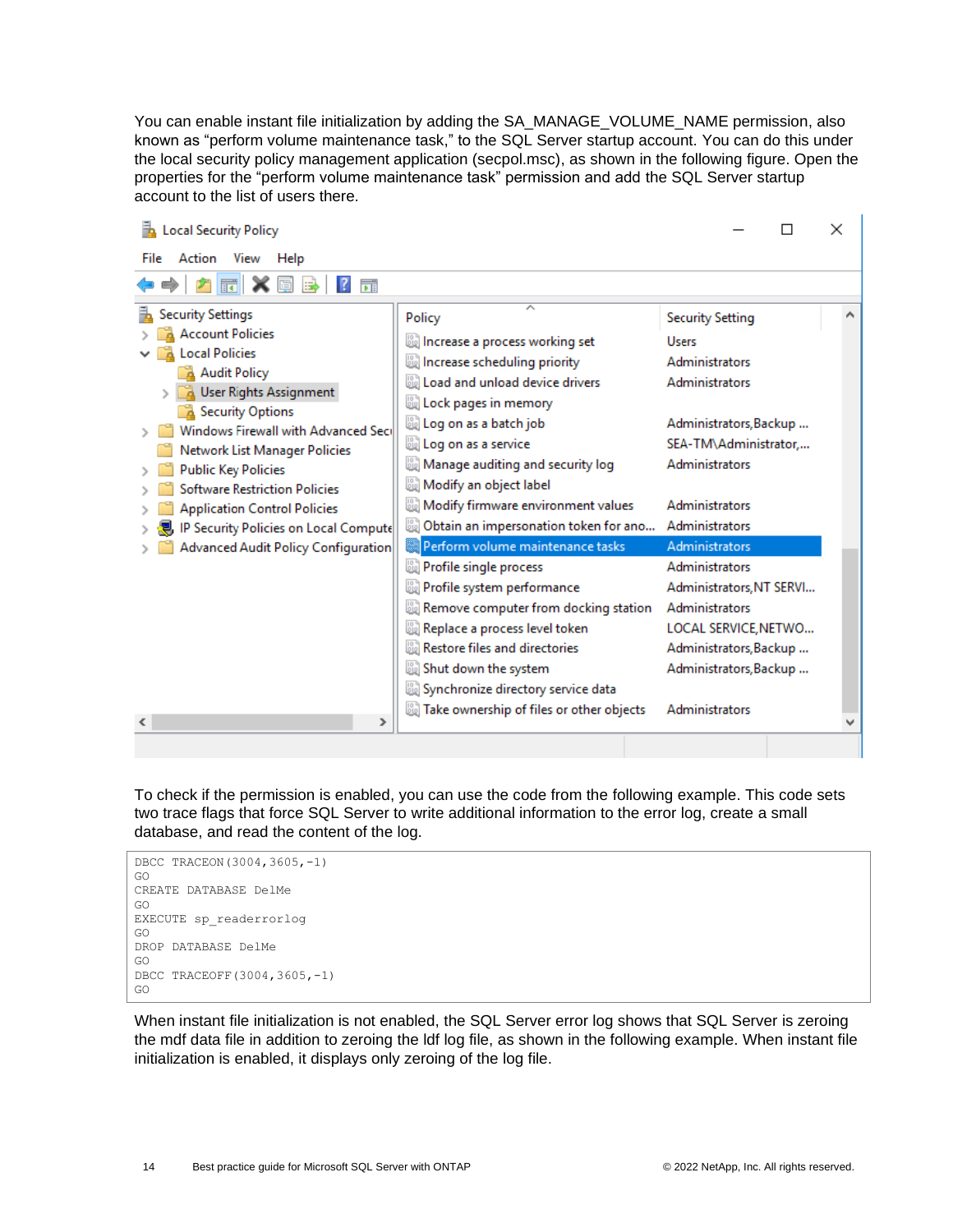|            | LogDate                 | Processinfo        | Text                                                     |
|------------|-------------------------|--------------------|----------------------------------------------------------|
| 365        | 2017-02-09 08:10:07.660 | spid <sub>53</sub> | Ckpt dbid 3 flush delta counts.                          |
| 366        | 2017-02-09 08:10:07.660 | spid <sub>53</sub> | Ckpt dbid 3 logging active xact info.                    |
| 367        | 2017-02-09 08:10:07 750 | spid <sub>53</sub> | Ckpt dbid 3 phase 1 ended (8)                            |
| 368        | 2017-02-09 08:10:07 750 | spid <sub>53</sub> | About to log Checkpoint end.                             |
| 369        | 2017-02-09 08:10:07 880 | spid <sub>53</sub> | Ckpt dbid 3 complete                                     |
| 370        | 2017-02-09 08:10:08.130 | spid <sub>53</sub> | Starting up database 'DelMe'.                            |
| <b>B71</b> | 2017-02-09 08:10:08:150 | spid53             | FixupLog Tail(progress) zeroing C:\Program Files\Microst |
| 372        | 2017-02-09 08:10:08.160 | spid <sub>53</sub> | Zeroing C:\Program Files\Microsoft SQL Server\MSSQ       |
| 373        | 2017-02-09 08:10:08.170 | spid <sub>53</sub> | Zeroing completed on C:\Program Files\Microsoft SQL      |
| 3/4        | 2017-02-09 08:10:08 710 | spid53             | Ckpt dbid 6 started                                      |
| 375        | 2017-02-09 08:10:08.710 | spid <sub>53</sub> | About to log Checkpoint begin.                           |

The perform volume maintenance task is simplified in SQL Server 2016 and is later provided as an option during the installation process. [Figure 6](#page-14-0) displays the option to grant the SQL Server database engine service the privilege to perform the volume maintenance task.



<span id="page-14-0"></span>**Figure 6) Option for granting perform volume maintenance task privilege during SQL Server installation.**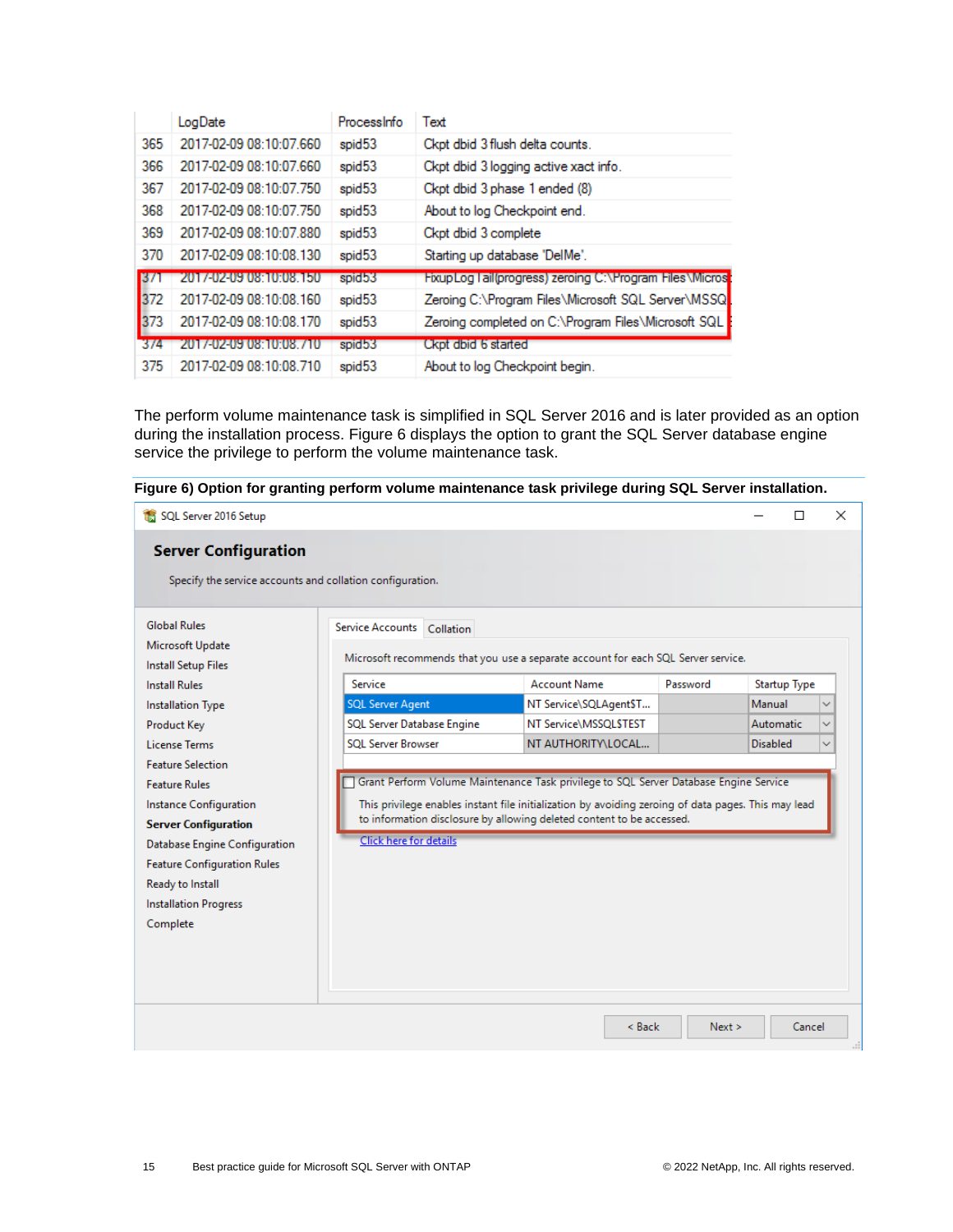Another important database option that controls the database file sizes is autoshrink. When this option is enabled, SQL Server regularly shrinks the database files, reduces their size, and releases space to the operating system. This operation is resource intensive and is rarely useful because the database files grow again after some time when new data comes into the system. Autoshrink must never be enabled on the database.

## <span id="page-15-0"></span>**Database and storage considerations**

The combination of NetApp storage solutions and Microsoft SQL Server enables the creation of enterprise-level database storage designs that can meet today's most demanding application requirements. To optimize both technologies, it is vital to understand the SQL Server I/O pattern and characteristics. A well-designed storage layout for a SQL Server database supports the performance of SQL Server and the management of the SQL Server infrastructure. A good storage layout also allows the initial deployment to be successful and the environment to grow smoothly over time as your business grows.

## <span id="page-15-1"></span>**Aggregates**

Aggregates are the primary storage containers for NetApp storage configurations and contain one or more RAID groups consisting of both data disks and parity disks.

NetApp has performed various I/O workload characterization tests using shared and dedicated aggregates with data files and transaction log files separated. The tests show that one large aggregate with more RAID groups and spindles optimizes and improves storage performance and is easier for administrators to manage for two reasons:

- One large aggregate makes the I/O capabilities of all spindles available to all files.
- One large aggregate enables the most efficient use of disk space.

For high availability (HA), place the SQL Server Always On Availability Group secondary synchronous replica on a separate storage virtual machine (SVM) in the aggregate. For disaster recovery purposes, place the asynchronous replica on an aggregate that is part of a separate storage cluster in the DR site, with content replicated by using NetApp SnapMirror<sup>®</sup> technology.

NetApp recommends having at least 10% free space available in an aggregate for optimal storage performance.

#### <span id="page-15-2"></span>**Volumes**

NetApp FlexVol volumes are created and reside inside aggregates. Many volumes can be created in a single aggregate, and each volume can be expanded, shrunk, or moved between aggregates with no user downtime.

#### **Volume design considerations**

Before you create a database volume design, it is important to understand how the SQL Server I/O pattern and characteristics vary depending on the workload and on the backup and recovery requirements. See the following NetApp recommendations for flexible volumes:

- Use flexible volumes to store SQL Server database files and avoid sharing volumes between hosts.
- Use NTFS mount points instead of drive letters to surpass the 26-drive-letter limitation in Windows. When using volume mount points, it is a general recommendation to give the volume label the same name as the mount point.
- When appropriate, configure a volume autosize policy to help prevent out-of-space conditions.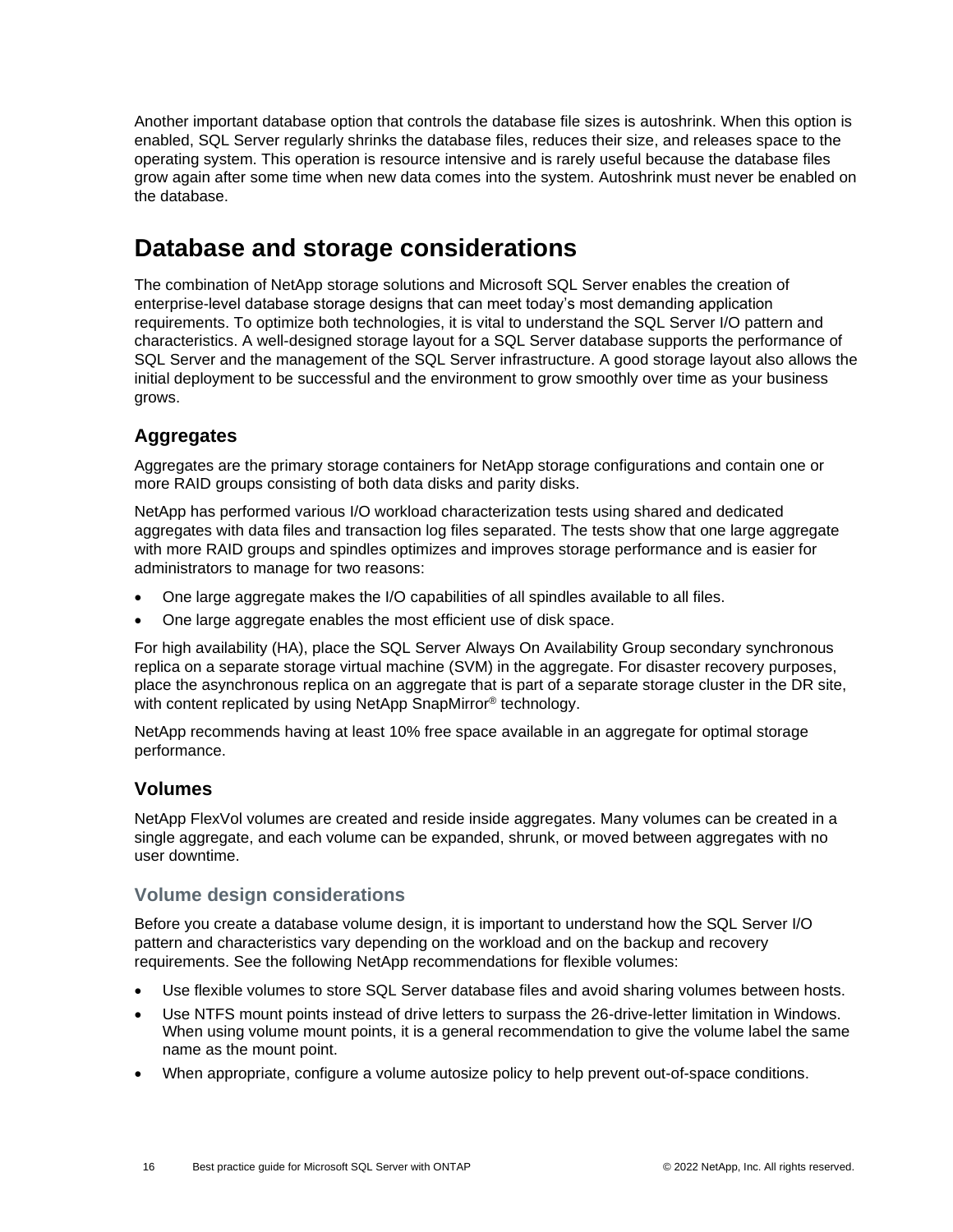- Enable read reallocation on the volume when the SQL Server database I/O profile consists of mostly large sequential reads, such as with decision support system workloads. Read reallocation optimizes the blocks to provide better performance.
- If you install SQL Server on an SMB share, make sure that Unicode is enabled on the SMB/CIFS volumes for creating folders.
- Set the NetApp snapshot copy reserve value in the volume to zero for ease of monitoring from an operational perspective.
- Disable storage Snapshot™ copy schedules and retention policies. Instead, use SnapCenter to coordinate Snapshot copies of the SQL Server data volumes.
- Place the SQL Server system databases on a dedicated volume or VMDK.
- tempdb is a system database used by SQL Server as a temporary workspace, especially for I/Ointensive DBCC CHECKDB operations. Therefore, place this database on a dedicated volume with a separate set of spindles. In large environments in which volume count is a challenge, you can consolidate tempdb into fewer volumes and store it in the same volume as other system databases after careful planning. Data protection for tempdb is not a high priority because this database is recreated every time SQL Server is restarted.
- Place user data files (.mdf) on separate volumes because they are random read/write workloads. It is common to create transaction log backups more frequently than database backups. For this reason, place transaction log files (.ldf) on a separate volume or VMDK from the data files so that independent backup schedules can be created for each. This separation also isolates the sequential write I/O of the log files from the random read/write I/O of data files and significantly improves SQL Server performance.
- Create the host log directory on the dedicated FlexVol volume to which SnapCenter copies transaction logs.

#### <span id="page-16-0"></span>**LUNs**

#### **tempdb files**

NetApp recommends proactively inflating tempdb files to their full size to avoid disk fragmentation. Page contention can occur on lobal allocation map (GAM), shared global allocation map (SGAM), or page free space (PFS) pages when SQL Server must write to special system pages to allocate new objects. Latches protect (lock) these pages in memory. On a busy SQL Server instance, it can take a long time to get a latch on a system page in tempdb. This results in slower query run times and is known as latch contention. See the following best practices for creating tempdb data files:

- $For < or = to 8 cores: tempdb data files = number of cores$
- For > 8 cores: 8 tempdb data files

The following example script modifies tempdb by creating eight tempdb files and moving tempdb to the mount point C: \MSSOL\tempdb for SQL Server 2012 and later.

```
use master
go
-- Change logical tempdb file name first since SOL Server shipped with logical file name called
tempdev
alter database tempdb modify file (name = 'tempdev', newname = 'tempdev01');
-- Change location of tempdev01 and log file
alter database tempdb modify file (name = 'tempdev01', filename = 
'C:\MSSQL\tempdb\tempdev01.mdf');
alter database tempdb modify file (name = 'templog', filename = 'C:\MSSQL\tempdb\templog.ldf');
GO
-- Assign proper size for tempdev01
ALTER DATABASE [tempdb] MODIFY FILE ( NAME = N'tempdev01', SIZE = 10GB );
ALTER DATABASE [tempdb] MODIFY FILE ( NAME = N'templog', SIZE = 10GB );
GO
```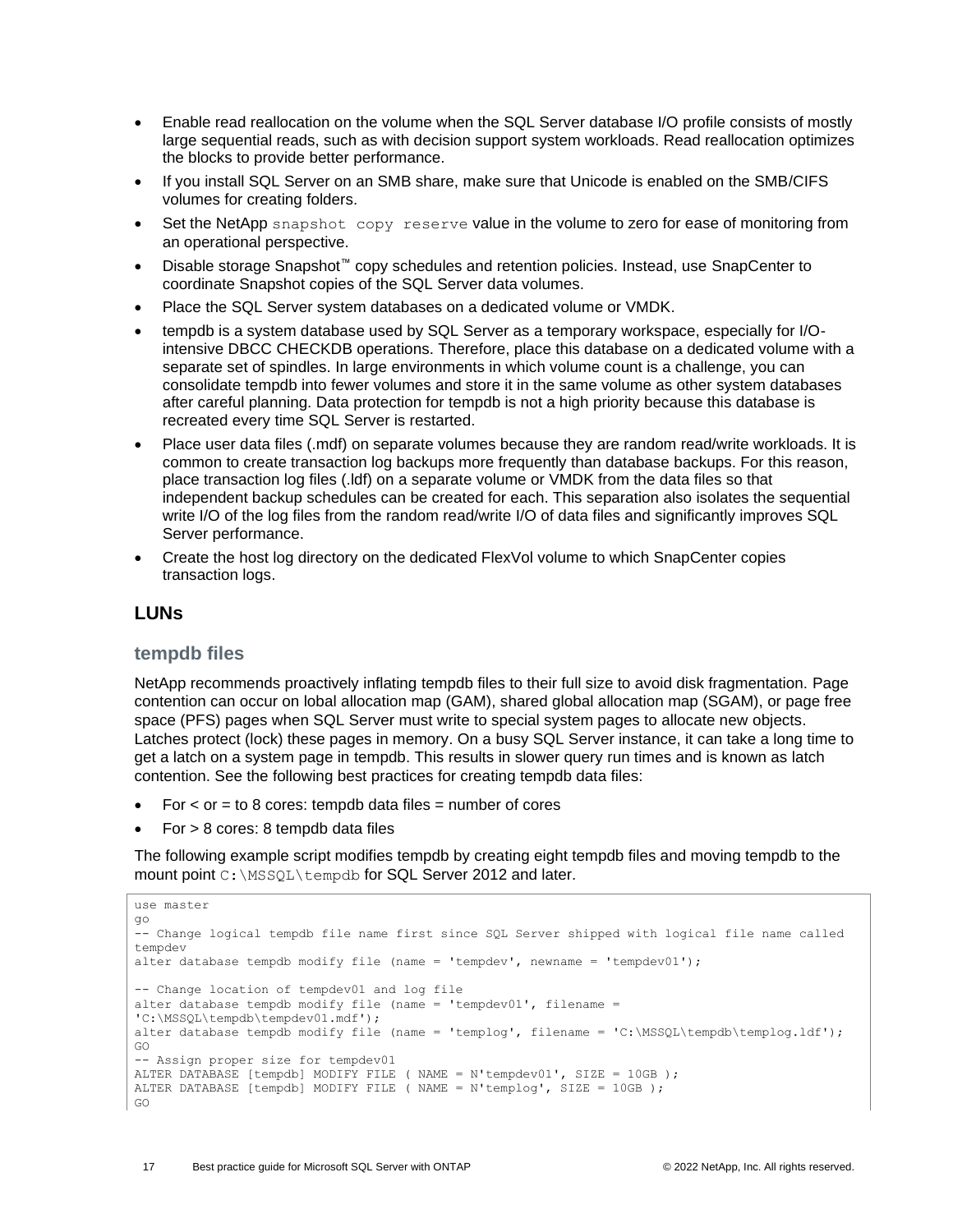```
-- Add more tempdb files
ALTER DATABASE [tempdb] ADD FILE ( NAME = N'tempdev02', FILENAME = 
N'C:\MSSQL\tempdb\tempdev02.ndf', SIZE = 10GB, FILEGROWTH = 10%);
ALTER DATABASE [tempdb] ADD FILE ( NAME = N'tempdev03', FILENAME = 
N'C:\MSSQL\tempdb\tempdev03.ndf', SIZE = 10GB, FILEGROWTH = 10%);
ALTER DATABASE [tempdb] ADD FILE ( NAME = N'tempdev04', FILENAME = 
N'C:\MSSQL\tempdb\tempdev04.ndf', SIZE = 10GB, FILEGROWTH = 10%);
ALTER DATABASE [tempdb] ADD FILE ( NAME = N'tempdev05', FILENAME = 
N'C:\MSSQL\tempdb\tempdev05.ndf', SIZE = 10GB, FILEGROWTH = 10%);
ALTER DATABASE [tempdb] ADD FILE ( NAME = N'tempdev06', FILENAME = 
N'C:\MSSQL\tempdb\tempdev06.ndf' , SIZE = 10GB , FILEGROWTH = 10%);
ALTER DATABASE [tempdb] ADD FILE ( NAME = N'tempdev07', FILENAME =
N^{\circ}:\MSSQL\tempdb\tempdev07.ndf', SIZE = 10GB, FILEGROWTH = 10%);
ALTER DATABASE [tempdb] ADD FILE ( NAME = N'tempdev08', FILENAME = 
N'C:\MSSQL\tempdb\tempdev08.ndf' , SIZE = 10GB , FILEGROWTH = 10%);
GO
```
Beginning with SQL Server 2016, the number of CPU cores visible to the operating system is automatically detected during installation and, based on that number, SQL Server calculates and configures the number of tempdb files required for optimum performance.

#### **Host log directory**

SnapCenter uses a host log directory to store transaction log backup data. This is at the host level. Each SQL Server host used by SnapCenter must have a host log directory configured to perform log backups. SnapCenter has a database repository, so metadata related to backup, restore, or cloning operations is stored in a central database repository.

The sizes of the host log directory is calculated as follows:

Size of host log directory = ( (maximum DB LDF size  $\times$  daily log change rate %)  $\times$  (Snapshot copy retention)  $\div$  (1 – LUN overhead space %)

The host log directory sizing formula assumes a 10% LUN overhead space

Place the host log directory on a dedicated volume or LUN. The amount of data in the host log directory depends on the size of the backups and the number of days that backups are retained. SnapCenter allows only one host log directory per SQL Server host. You can configure the host log directories at SnapCenter → Host → Configure Plug-in.

The following are NetApp recommendations for a host log directory:

- Make sure that the host log directory is not shared by any other type of data that can potentially corrupt the backup Snapshot copies.
- Do not place user databases or system databases on a LUN that hosts mount points.
- Use SnapCenter wizards to migrate databases to NetApp storage so that the databases are stored in valid locations, enabling successful SnapCenter backup and restore operations. Keep in mind that the migration process is disruptive and can cause the databases to go offline while the migration is in progress.
- The following conditions must be in place for failover cluster instances (FCIs) of SQL Server:
	- − If you are using a failover cluster instance, the host log directory LUN must be a cluster disk resource in the same cluster group as the SQL Server instance being backed up SnapCenter.
	- If you are using a failover cluster instance, user databases must be placed on shared LUNs that are physical disk cluster resources assigned to the cluster group associated with the SQL Server instance.

The following are NetApp recommendations for databases on LUNs:

Make sure that the user database and the host log directory are on separate volumes to prevent the retention policy from overwriting Snapshot copies when these are used with SnapVault technology.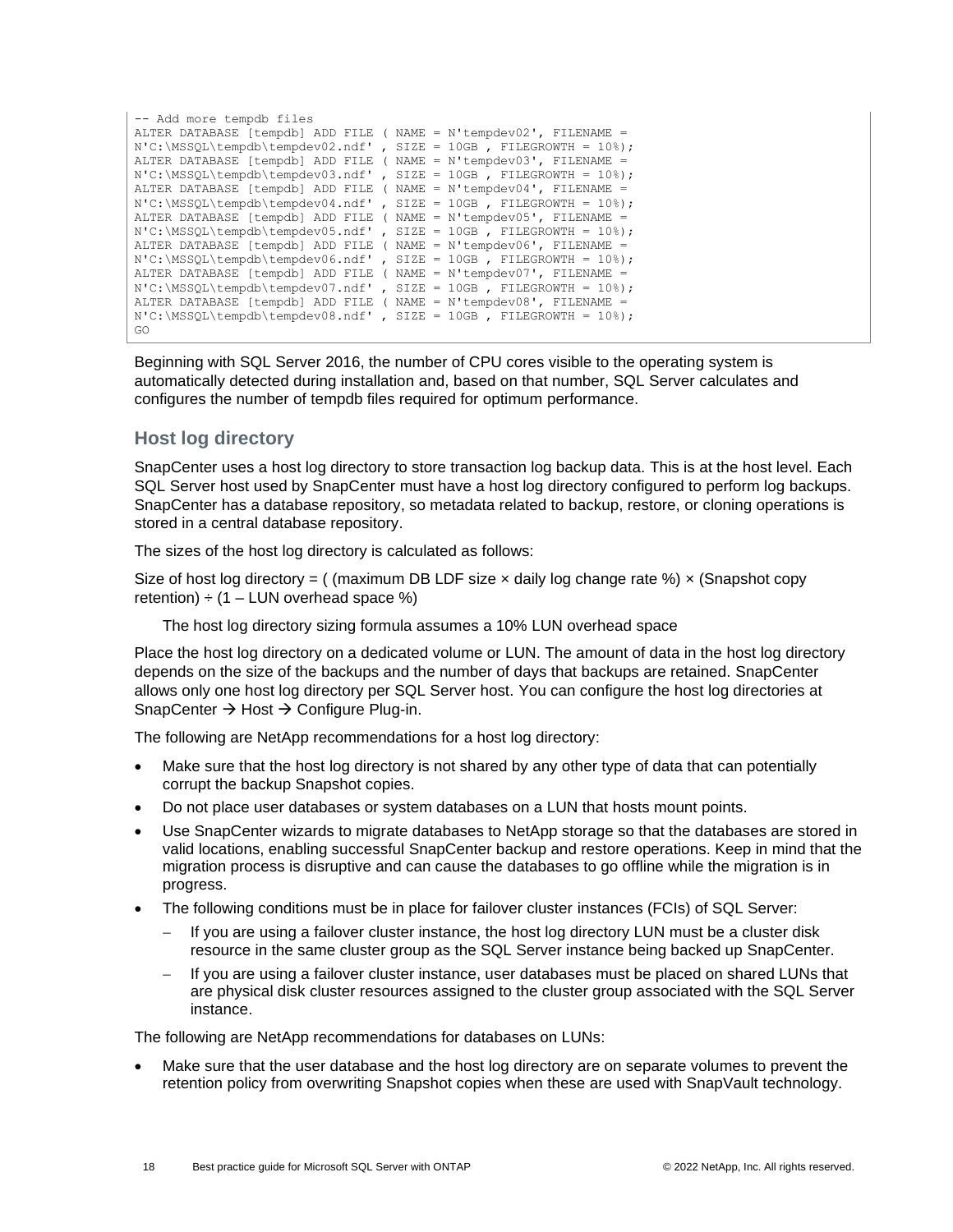- Make sure that SQL Server databases reside on LUNs separate from LUNs that have nondatabase files, such as full-text search-related files.
- Placing database secondary files (as part of a filegroup) on separate volumes improves the performance of the SQL Server database. This separation is valid only if the database's .mdf file does not share its LUN with any other .mdf files.
- Create LUNs with SnapCenter Plug-in for Microsoft Windows whenever possible. If you want to create LUNs with DiskManager or other tools, make sure that the allocation unit size is set to 64K for partitions when formatting the LUNs.

## <span id="page-18-0"></span>**Data storage design**

For SQL Server databases that do not use SnapCenter to perform backups, Microsoft recommends placing the data and log files on separate drives. For applications that simultaneously update and request data, the log file is write intensive, and the data file (depending on your application) is read/write intensive. For data retrieval, the log file is not needed. Therefore, requests for data can be satisfied from the data file placed on its own drive.

When you create a new database, Microsoft recommends specifying separate drives for the data and logs. To move files after the database is created, the database must be taken offline. For more Microsoft recommendations, see Place Data and [Log Files on Separate Drives.](https://docs.microsoft.com/en-us/sql/relational-databases/policy-based-management/place-data-and-log-files-on-separate-drives?view=sql-server-ver15)

## <span id="page-18-1"></span>**Storage efficiency and manageability**

Storage efficiency is the ability to store and manage SQL Server data in a way that consumes the least amount of storage space with little or no effect on the overall performance of the system. Storage efficiency goes beyond data deduplication; it is a combination of RAID, provisioning (overall layout and utilization), mirroring, and other data protection technologies.

The following NetApp technologies implement storage efficiency and create cost benefits by optimizing existing storage in the infrastructure and deferring or avoiding future storage expenditures. The more you use these technologies together, the larger the savings.

#### <span id="page-18-2"></span>**Snapshot copies**

NetApp Snapshot technology provides fast, low-cost backup by creating point-in-time copies of the file system (volume) or LUN by preserving ONTAP architecture WAFL® consistency points. NetApp SnapCenter integrates with the SQL Server virtual device interface (VDI) for the creation of applicationconsistent Snapshot copies of production SQL Server databases with no downtime for the production database.

There is no performance penalty for creating Snapshot copies because data is never moved, as it is with other copy-out technologies. The cost for Snapshot copies is only at the rate of block-level changes; it is not 100% for each backup, as is the case with mirror copies. Snapshot technology can create significant savings in storage costs for backup and restore purposes and creates several efficient data-management possibilities.

If a database uses multiple LUNs on the same volume, then all Snapshot copies of these LUNs are made simultaneously because Snapshot copies are volume-based. In certain situations, a SnapCenter clone operation restores a LUN from a Snapshot copy for temporary read/write access to an alternative location by using a writable Snapshot copy during the SnapCenter verification process.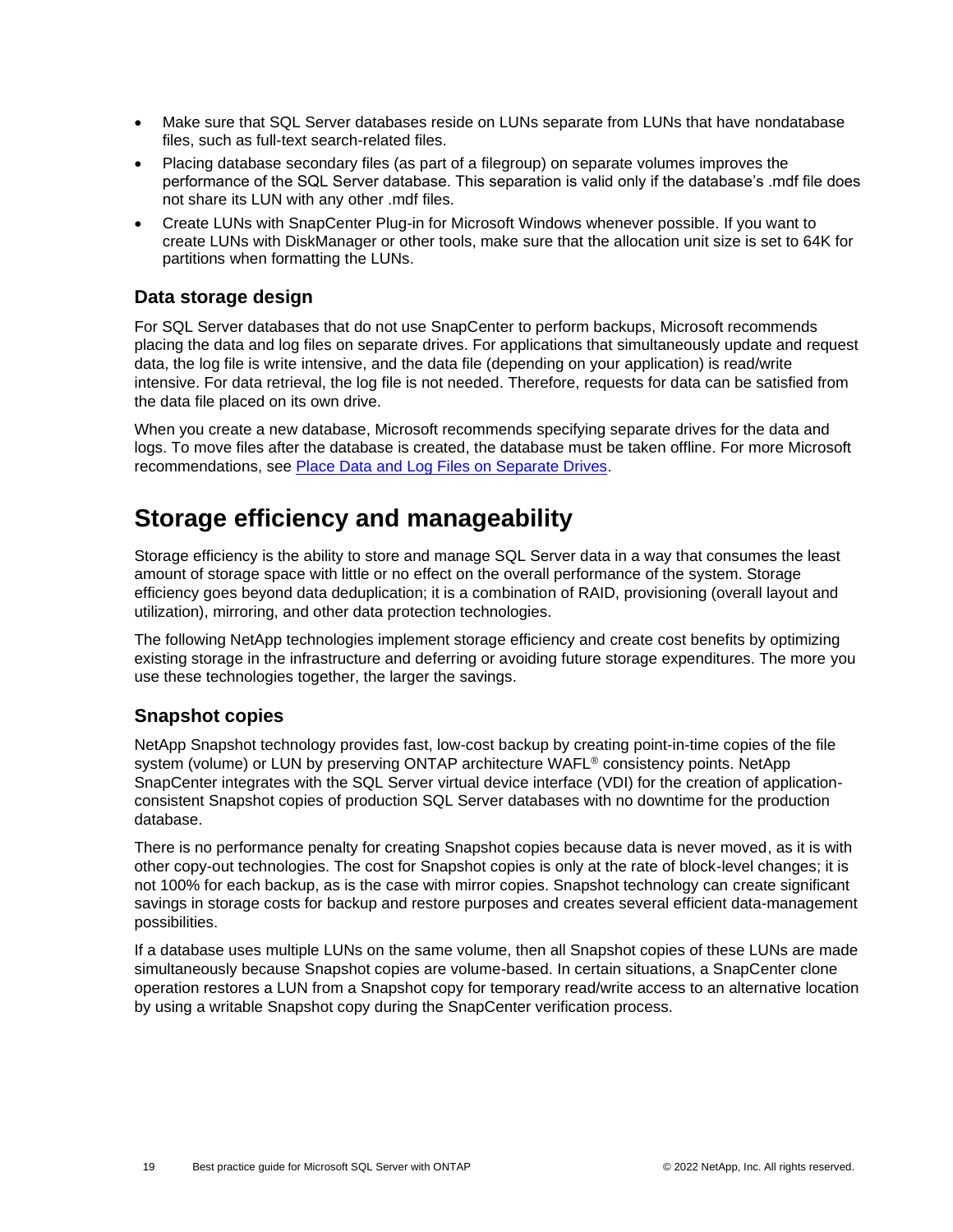## <span id="page-19-0"></span>**Thin provisioning**

Thin provisioning is a method for optimizing the use of available storage space. It relies on on-demand allocation of data blocks versus the traditional method of allocating all of the blocks up front. This methodology eliminates almost all white space and thus helps avoid poor utilization rates.

FlexVol volumes are the enabling technology behind NetApp thin provisioning and can be thought of as the virtualization layer of ONTAP. When a LUN is created, it does not dedicate specific data blocks out of the volume for itself or for its Snapshot copies. Instead, it allocates the blocks from the aggregate when the data is written. This allocation method allows the administrator to provision more storage space, as seen from the connected servers, than the space that is physically available in the storage system.

When storage consumption is unpredictable or highly volatile, it is best to reduce the level of storage overcommitment so that storage is available for any growth spikes. Consider limiting storage commitment to 100%—no overcommitment—and using the trending functionality to determine how much if any overcommitment is acceptable. Overcommitment of storage must be carefully considered and managed for mission-critical applications (such as SQL Server) for which even a minimal outage is intolerable. In such cases, it is best to monitor storage consumption trends to determine how much overcommitment is tolerable.

If the time required to procure new storage is long, storage overcommitment thresholds should be adjusted accordingly. The overcommitment threshold should alert administrators early enough to allow new storage to be procured and installed. The potential risk when configuring the SQL Server environment for thin provisioning is a LUN going offline when not enough space is available to write further data. Use the volume autogrow functionality as a mitigation mechanism to safely allow thin provisioning and higher storage utilization.

### <span id="page-19-1"></span>**Space guarantee**

Space guarantees enable thin provisioning. The space guarantee option can be set at the volume or LUN level. If the space guarantee at the volume level is set to volume (default setting), the amount of space required by the FlexVol volume is always available from its aggregate during the creation of that volume.

If the space guarantee for the volume is set to none, the volume reserves no space from the aggregate during volume creation. Space is taken from the aggregate when data is written to the volume. Write operations to space-reserved LUNs in a volume with the setting guarantee=none fail if the containing aggregate does not have enough available space.

LUN reservation makes sure that the LUN has space in the volume, but setting guarantee=none does not guarantee that the volume has space in the aggregate. When the space guarantee for the volume is set to file, the aggregate keeps space available for completely rewriting LUNs that have space reservation enabled.

NetApp recommends using thin provisioning in SQL Server environments to improve space utilization and to reduce the overall storage requirements when the space guarantee functionality is used.

## <span id="page-19-2"></span>**Space reclamation**

Space reclamation can be initiated periodically to recover unused space in a LUN. With SnapCenter, you can use the following PowerShell command to start space reclamation.

Invoke-SdHostVolumeSpaceReclaim -Path drive\_path

If you need to run space reclamation, this process should be run during periods of low activity because it initially consumes cycles on the host.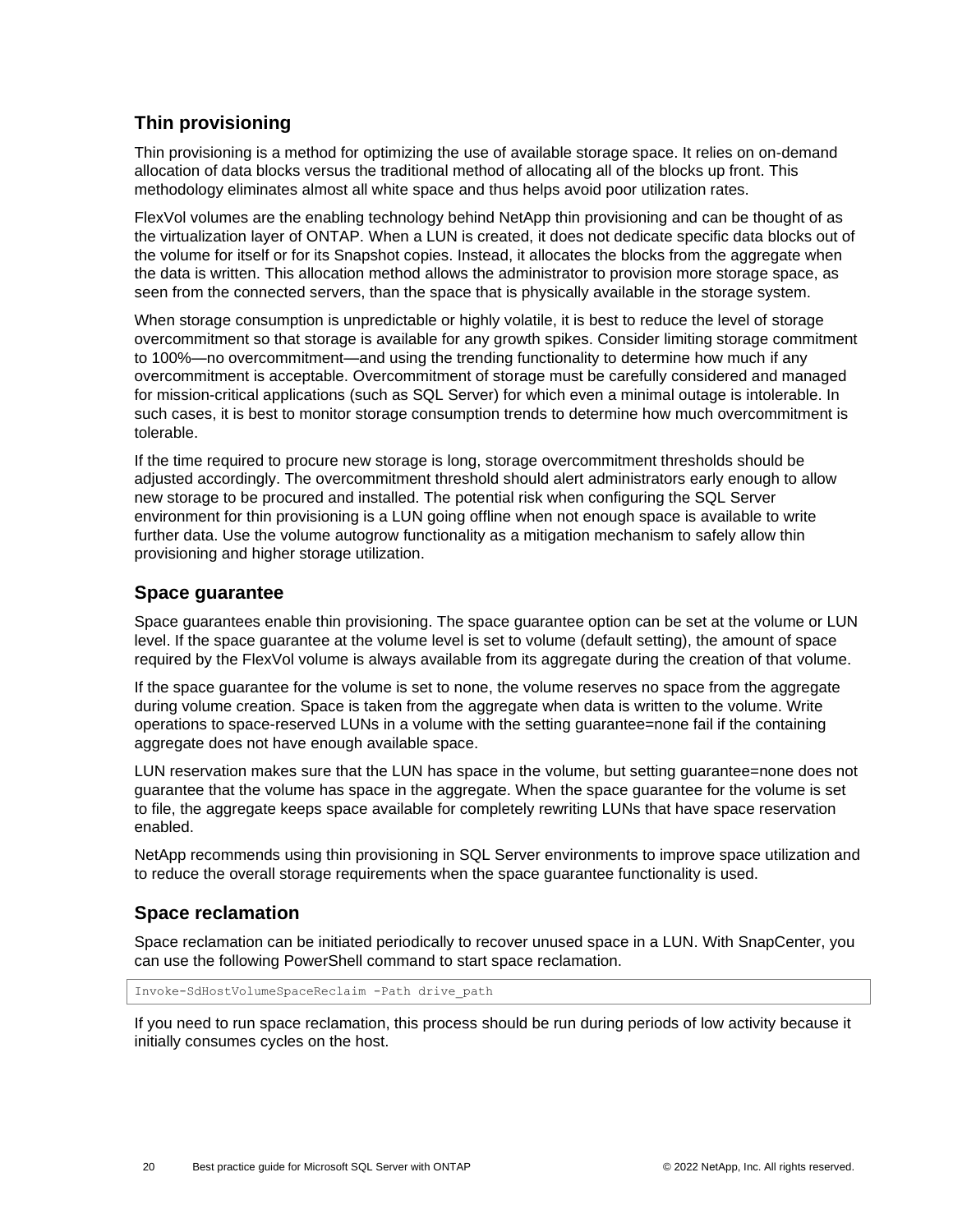### <span id="page-20-0"></span>**Fractional reserve**

Fractional reserve is a volume option that determines how much space ONTAP reserves to be used for Snapshot copy overwrite for LUNs after all other space in the volume has been used.

NetApp storage appliances can be configured in many different ways for LUN thin provisioning, and each method has advantages and disadvantages. It is possible to have thin provisioned volumes and non-thinprovisioned volumes on the same storage system or even on the same aggregate. The following two options are considered best practice configurations for using thin provisioning with SQL Server.

#### **Volume guarantee set to none**

The advantage of the configuration in Table 2 is that the free space in the aggregate is used as a shared pool of free space. The disadvantages of this configuration are the high level of dependency between volumes and the fact that the level of thin provisioning cannot be easily tuned on an individual volume basis.

When using the configuration in Table 2, the total size of the volumes is greater than the actual storage available in the host aggregate. With this configuration, storage administrators can generally size the volume so that they only need to manage and monitor the used space in the aggregate. This option does not affect the space for hosting live data but rather allows the backup space to dynamically change.

| <b>Setting</b>     | <b>Value</b>        |
|--------------------|---------------------|
| volume guarantee   | none                |
| LUN reservation    | enabled             |
| fractional_reserve | $0\%$               |
| snap_reserve       | $0\%$               |
| autodelete         | volume/oldest_first |
| autosize           | off                 |
| try_first          | snap_delete         |

#### <span id="page-20-1"></span>**Table 2) Volume guarantee set to none.**

#### **Using autogrow and autodelete**

The configuration in Table 3 allows the administrator to finely tune the level of thin provisioning for SQL Server environments. With this configuration, the volume size defines or guarantees an amount of space that is available only to LUNs within that volume. The aggregate provides a shared storage pool of available space for all the volumes contained within it.

If the LUNs or Snapshot copies require more space than the space available in the volume, the volumes automatically grow, taking more space from the containing aggregate. Additionally, the advantage of having the LUN space reservation setting disabled is that Snapshot copies can use the space that is not needed by the LUNs. The LUNs themselves are not in danger of running out of space because the autodelete feature removes the Snapshot copies that are consuming space.

**Note:** Snapshot copies used for creating NetApp FlexClone® volumes are not deleted by the autodelete option.

<span id="page-20-2"></span>

|  |  |  |  |  |  |  | Table 3) Setting up volume with autodelete and autogrow. |
|--|--|--|--|--|--|--|----------------------------------------------------------|
|--|--|--|--|--|--|--|----------------------------------------------------------|

| <b>Setting</b>     | Value    |
|--------------------|----------|
| volume guarantee   | volume   |
| LUN reservation    | disabled |
| fractional_reserve | 0%       |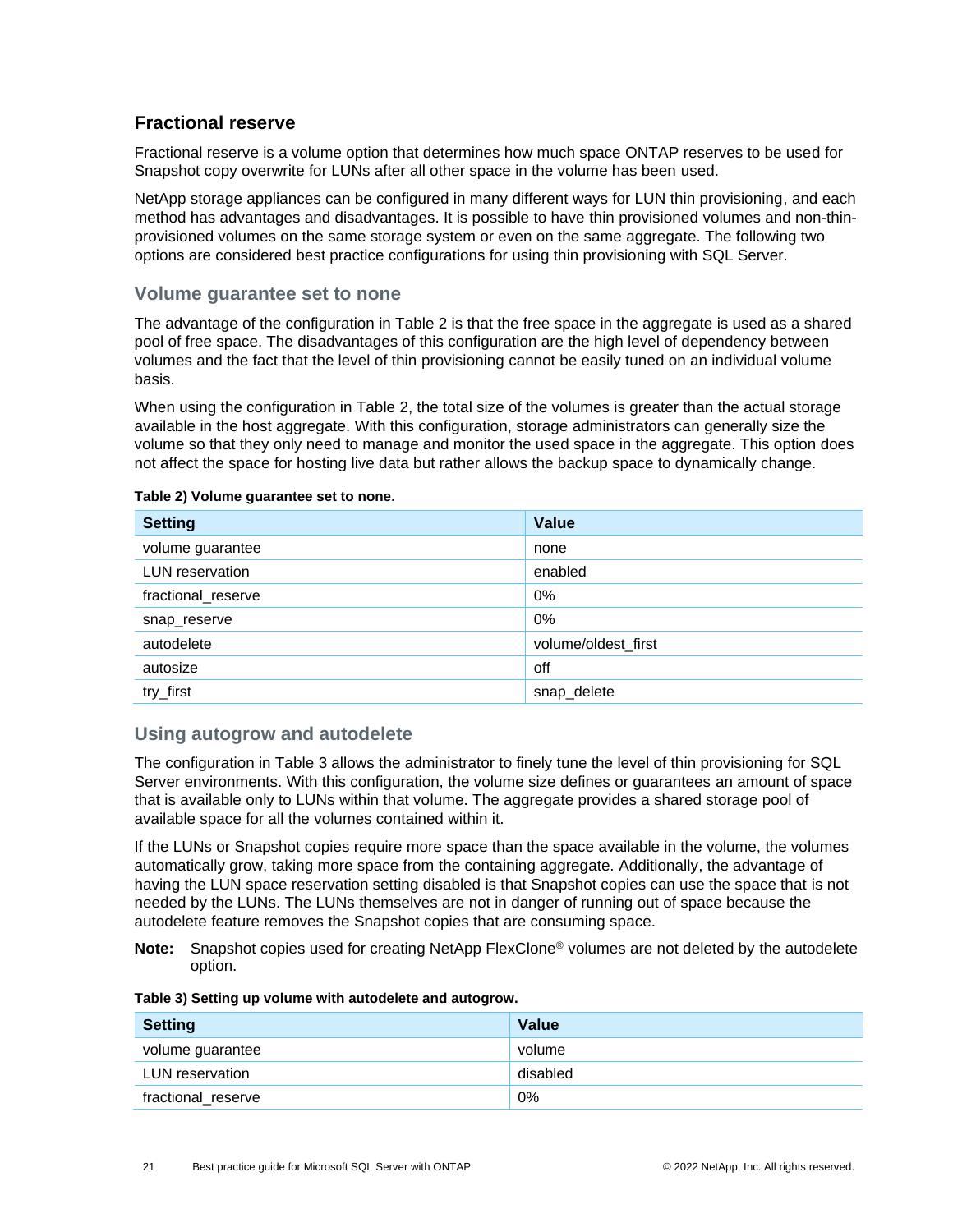| <b>Setting</b> | <b>Value</b>        |
|----------------|---------------------|
| snap_reserve   | 0%                  |
| autodelete     | volume/oldest_first |
| autosize       | on.                 |
| try_first      | autogrow            |

NetApp recommends using autogrow for most common deployment configurations because the storage admin only needs to monitor space usage in the aggregate.

## <span id="page-21-0"></span>**NetApp FlexClone**

NetApp FlexClone technology can be used to quickly create a writable copy of a FlexVol volume, eliminating the need for additional copies of the data. FlexClone volumes are great in the following situations:

- When testing or development occurs
- When progress is made by locking in incremental improvements
- When there is a desire to distribute data in changeable form without endangering the integrity of the original

A common scenario for using FlexClone is for test/development purposes before a rollup patch or hotfix installation.

FlexClone technology can be leveraged both at the primary storage system and at the SnapMirror destination for effective utilization of resources. FlexClone can also be used for disaster recovery testing without affecting the operational continuity of the SQL Server environment.

SQL Server requires application-consistent Snapshot copies to create FlexClone volumes based on a Snapshot. NetApp recommends using SnapCenter to create Snapshot copies. For more details about the SQL Server Plug-in for SnapCenter, see [TR-4714: Best Practice Guide for SQL Server Using NetApp](https://www.netapp.com/us/media/tr-4714.pdf)  [SnapCenter.](https://www.netapp.com/us/media/tr-4714.pdf)

## <span id="page-21-1"></span>**Compression, compaction, and deduplication**

Compression and deduplication are two storage efficiency options that increase the amount of logical data that fits on a given amount of physical storage. At a high level, compression is a mathematical process whereby patterns in data are detected and encoded in a way that reduces space requirements. In contrast, deduplication detects actual repeated blocks of data and removes the extraneous copies. Although they deliver similar results, they work in significantly different ways and therefore must be managed differently.

Inline data compaction, a technology introduced in ONTAP 9, improves compression efficiency. Adaptive compression alone can provide at best 2:1 savings because it is limited to storing an 8K I/O in a 4K WAFL block. Compression methods such as secondary compression use a larger block size and deliver better efficiency but are not suitable for data that is subject to small block overwrites. Decompressing 32KB units of data, updating an 8K portion, recompressing, and writing back to disk create overhead.

#### **Compression**

There are multiple ways to compress a database. Until recently, compression was of limited value because most databases required many spindles to provide sufficient performance. One side effect of building a storage array with acceptable performance was that the array generally offered more capacity than was required. The situation has changed with the rise of solid-state storage. There is no longer a need to vastly overprovision the drive count to obtain good performance.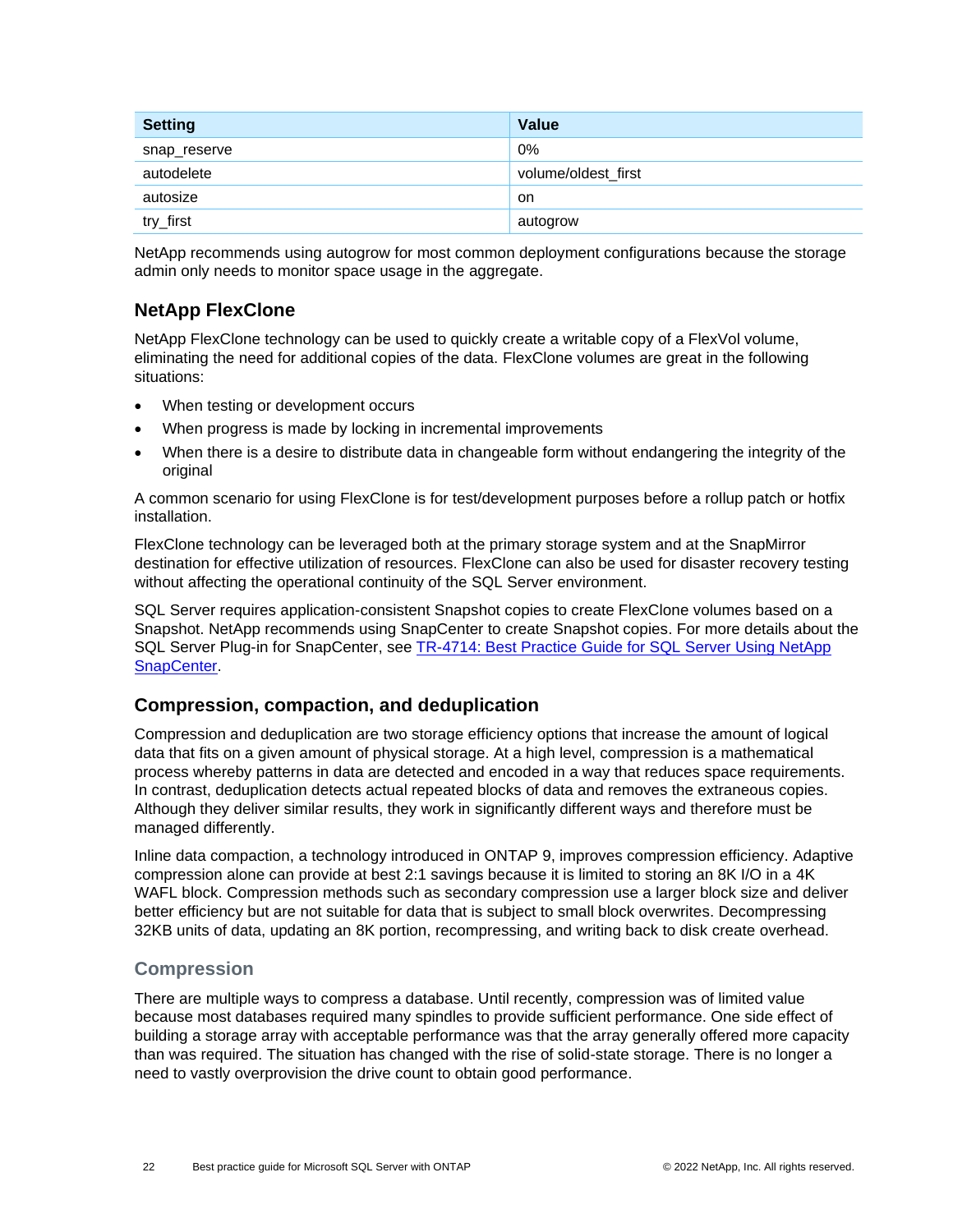Even without compression, migrating a database to a partially or fully solid-state storage platform can yield significant cost savings because doing so avoids the need to purchase drives only needed to support I/O. For example, NetApp has examined some storage configurations from recent large database projects and compared the costs with and without the use of solid-state drives (SSDs) using NetApp Flash Cache™ and Flash Pool™ intelligent data caching or all-flash arrays.

As stated earlier, the increased IOPS capability of SSDs almost always yields cost savings, but compression can achieve further savings by increasing the effective capacity of solid-state media.

SQL Server currently supports two types of data compression: row compression and page compression. Row compression changes the data storage format. For example, it changes integers and decimals to the variable-length format instead of their native fixed-length format. It also changes fixed-length character strings to the variable-length format by eliminating blank spaces. Page compression implements row compression and two other compression strategies (prefix compression and dictionary compression). You can find more details about page compression in [Page Compression Implementation.](https://msdn.microsoft.com/en-us/library/cc280464.aspx)

Data compression is currently supported in the Enterprise, Developer, and Evaluation editions of SQL Server 2008 and later. Although compression can be performed by the database itself, this is rarely observed in a SQL Server environment.

#### **NetApp adaptive compression**

Adaptive compression has been thoroughly tested with SQL Server workloads, and the performance effect has been found to be negligible, even in an all-flash environment (where it is enabled by default) in which latency is measured in microseconds. In initial testing, some customers have reported a performance increase with the use of compression. This increase is the result of compression effectively increasing the amount of SSD available to the database.

ONTAP manages physical blocks in 4KB units. Therefore, the maximum possible compression ratio is 2:1 with a typical SQL Server database using an 8KB block. Early testing with real customer data has shown compression ratios approaching this level, but results vary based on the type of data stored.

#### **NetApp secondary compression**

Secondary compression uses a larger block size that is fixed at 32KB. This feature enables ONTAP to compress data with increased efficiency, but secondary compression is primarily designed for data at rest or data that is written sequentially and requires maximum compression.

NetApp recommends secondary compression for data such as transaction logs and backup files. These types of files are written sequentially and are not updated. This point does not mean that adaptive compression is discouraged. However, if the volume of data being stored is large, then secondary compression delivers better savings when compared to adaptive compression.

Consider secondary compression of data files when the amount of data is very large and the data files themselves are either read-only or rarely updated. Data files using a 32KB block size should see more compression under secondary compression that has a matching 32KB block size. However, care must be taken to verify that data using block sizes other than 32KB are not placed on these volumes. Only use this method in cases in which the data is not frequently updated.

#### **Inline data compaction**

Inline data compaction works by allowing logical WAFL blocks to be stored within physical WAFL blocks. For example, a database with highly compressible data such as text or partially full blocks might compress from 8KB to 1KB. Without compaction, that 1KB of data still occupies an entire 4KB block. Inline data compaction allows that 1KB of compressed data to be stored in just 1KB of physical space alongside other compressed data. It is not a compression technology. It is simply a more efficient way of allocating space on disk and therefore should not create any detectable performance effect.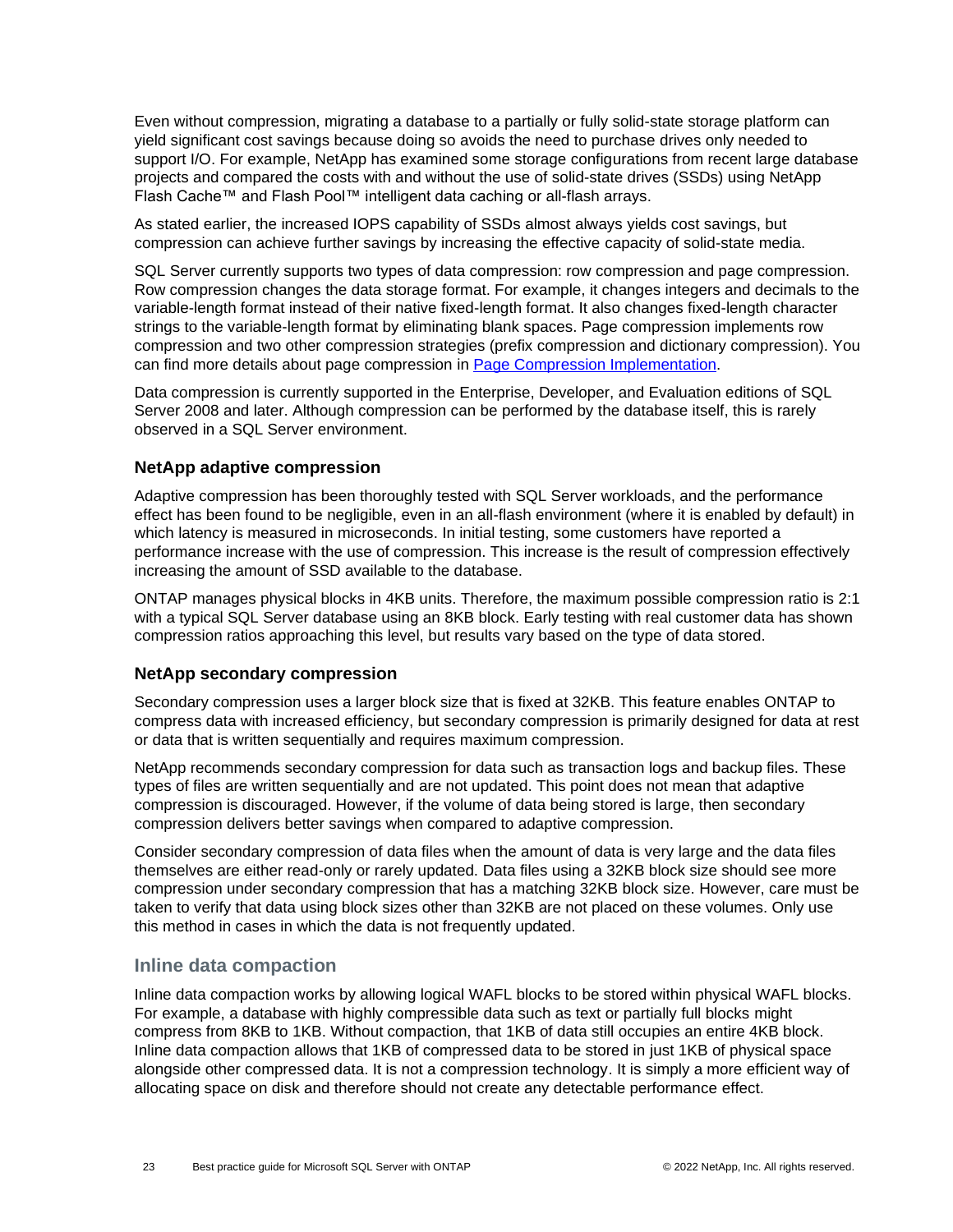The degree of savings obtained varies. Data that is already compressed or encrypted cannot generally be further compressed, and therefore such datasets do not benefit from compaction. Newly initialized SQL Server data files that contain little more than block metadata and zeros compress up to 80:1. This creates an extremely wide range of possibilities. The best way to evaluate potential savings is using the NetApp Space Savings Estimation Tool (SSET) available on NetApp Field Portal or through your NetApp representative.

### **Deduplication**

NetApp does not recommend using deduplication with SQL Server database files primarily because this process is almost entirely ineffective. A SQL Server page contains a header that is globally unique to the database and a trailer that is nearly unique. One percent space savings are possible, but this is at the expense of significant overhead caused by data deduplication.

Many competing arrays claim the ability to deduplicate SQL Server databases based on the presumption that a database is copied multiple times. In this respect, NetApp deduplication could also be used, but ONTAP offers a better option: NetApp FlexClone technology. The result is the same; multiple copies of a SQL Server database that share most of the underlying physical blocks are created. Using FlexClone is much more efficient than taking the time to copy data files and then deduplicate them. It is, in effect, nonduplication rather than deduplication, because a duplicate is never created in the first place.

In the unusual case in which multiple copies of the same data files exist, deduplication can be used.

NetApp recommends that you not enable deduplication on any volumes containing SQL Server data files unless the volume is known to contain multiple copies of the same data, such as restoring database from backups to a single volume.

### <span id="page-23-0"></span>**NetApp SnapMirror**

NetApp SnapMirror technology offers a fast and flexible enterprise solution for mirroring or replicating data over LANs and WANs. SnapMirror technology transfers only modified 4KB data blocks to the destination after the initial base transfer, significantly reducing network bandwidth requirements. SnapMirror provides asynchronous volume-level replication that is based on a configured replication update interval. The following are recommendations for SnapMirror for SQL Server:

- The destination SVM must be a member of the same Active Directory domain of which the source SVM is a member so that the access control lists (ACLs) stored within NAS files are not broken during recovery from a disaster.
- Using destination volume names that are the same as the source volume names is not required but can make the process of mounting destination volumes into the destination simpler to manage. If CIFS is used, you must make the destination NAS namespace identical in paths and directory structure to the source namespace.
- For consistency purposes, do not schedule SnapMirror update from the controllers. However, enable SnapMirror update from SnapCenter to update SnapMirror after either full or log backup is completed.
- Distribute volumes that contain SQL Server data across different nodes in the cluster to allow all cluster nodes to share SnapMirror replication activity. This distribution optimizes the use of node resources.
- Mirror the CIFS share used by the availability group to the secondary data center for disaster recovery purposes.

For more information about SnapMirror, see TR-4015: [SnapMirror Configuration and Best Practices](https://www.netapp.com/us/media/tr-4015.pdf)  [Guide for ONTAP 9.](https://www.netapp.com/us/media/tr-4015.pdf)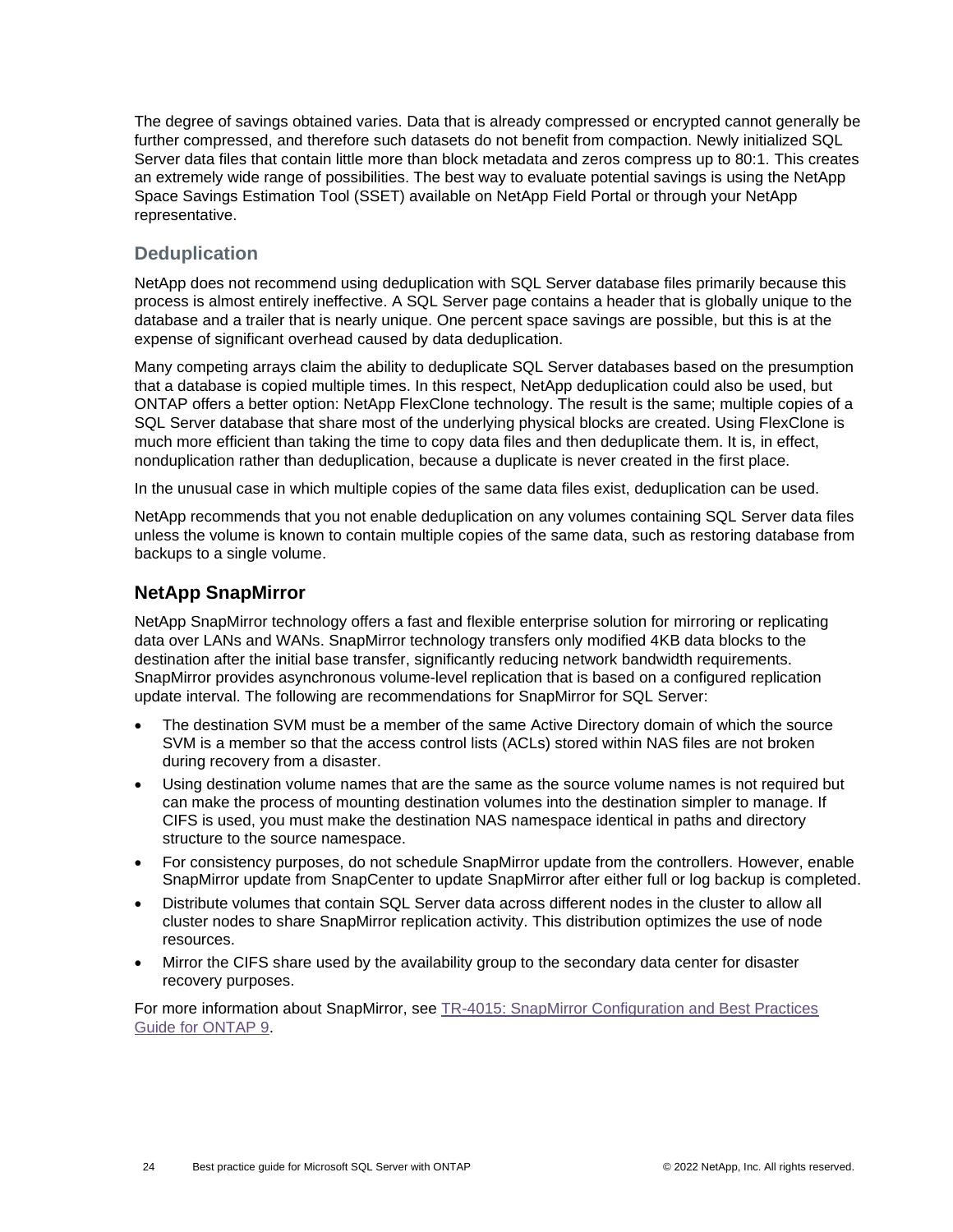## <span id="page-24-0"></span>**NetApp Cloud Data Services and SQL Server**

Whether you are targeting an all-cloud, hybrid cloud, or multicloud strategy, NetApp Cloud Data Services reduces the time it takes for you to deploy or develop SQL Server databases by making the data requirements seamless to the application layer. You can create a highly available solution in the cloud supporting native network file system services based on NetApp ONTAP technology.

For more information on SQL Server Solution and NetApp Cloud Data Services, see [Gain Data](https://cloud.netapp.com/solutions/sql-server-database)  [Intelligence for SQL Databases.](https://cloud.netapp.com/solutions/sql-server-database)

## <span id="page-24-1"></span>**Conclusion**

SQL Server users typically face a series of significant challenges in their effort to increase the return on their SQL Server investments and optimize their infrastructure to support business and IT requirements. They must:

- Accelerate new database implementations or migrations and lower the risk of these operations.
- Make sure that the underlying storage infrastructure is fully optimized to support SLAs, including performance, scalability, and availability.
- Consolidate existing databases and infrastructure to lower costs.
- Reduce complexity and simplify IT infrastructure.
- Increase the productivity of IT personnel.

To succeed in these challenges, architects, sysadmins, and DBAs look to deploy their databases and storage infrastructure based on proven best practices and technology.

This document covers NetApp's recommendations for designing, optimizing, and scaling Microsoft SQL Server deployments, which can vary greatly between implementations. Options such as cluster awareness and virtualization introduce further variables. The right solution depends on both the technical details of the implementation and the business requirements driving the project.

This document gives common recommendations in the following areas:

- SQL Server workload type
- SQL Server configuration
- Database storage layout
- Storage efficiency

SQL Server databases can be quickly and easily protected using NetApp SnapCenter software with the Plug-in for SQL Server and the Plug-in for Microsoft Windows. These products enable applicationconsistent backup, automated cloning, and restore and recovery of SQL Server databases, instances, or availability groups.

NetApp and partner professional services experts are available for assistance in complex projects. Even if assistance is not required during the project, NetApp strongly encourages new customers to use professional services for assistance in developing a high-level approach.

## <span id="page-24-2"></span>**Where to find additional information**

To learn more about the information described in this document, refer to the following documents and/or websites:

• Gain Data Intelligence for SQL Databases <https://cloud.netapp.com/solutions/sql-server-database>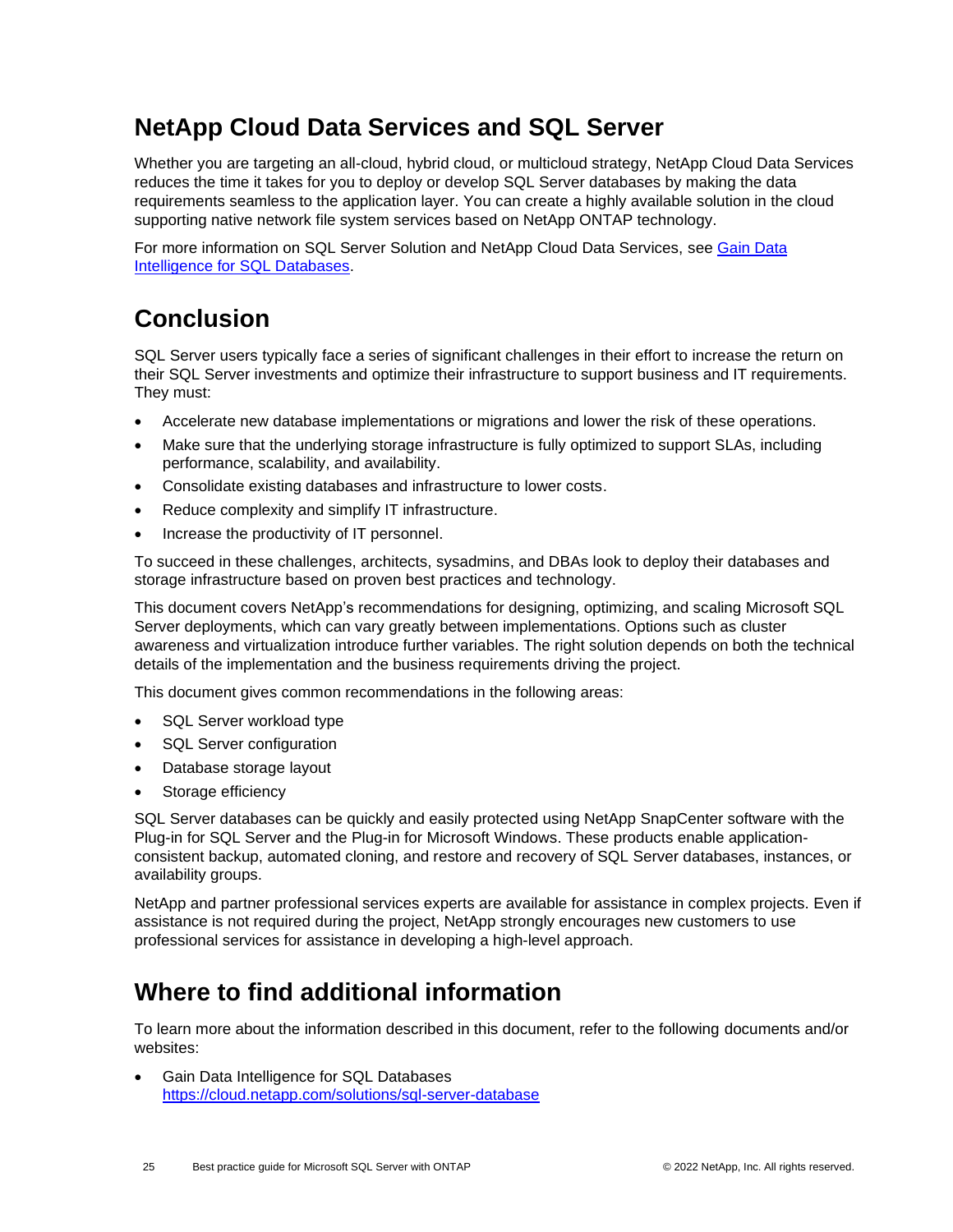- NetApp Interoperability Matrix Tool <http://mysupport.netapp.com/NOW/products/interoperability/>
- NetApp Product Documentation: [docs.netapp.com](https://www.netapp.com/us/documentation/index.aspx)
- TPC <http://www.tpc.org/>
- [HammerDB](http://www.hammerdb.com/) <http://www.hammerdb.com/>
- SQL Server 2019: Your modern data platform <https://www.microsoft.com/en-us/sql-server/sql-server-2019-comparison>
- [Configure the max worker threads Server Configuration Option](https://msdn.microsoft.com/en-us/library/ms190219.aspx) <https://msdn.microsoft.com/en-us/library/ms190219.aspx>
- [NetApp AFF8080 EX Performance and Server Consolidation with Microsoft SQL Server 2014](https://fieldportal.netapp.com/content/248568?assetComponentId=248696) <https://fieldportal.netapp.com/content/248568?assetComponentId=248696>
- [Page Compression Implementation](https://msdn.microsoft.com/en-us/library/cc280464.aspx) <https://msdn.microsoft.com/en-us/library/cc280464.aspx>
- SnapMirror Configuration and Best Practices Guide for ONTAP 9 <https://www.netapp.com/us/media/tr-4015.pdf>
- SnapMirror Synchronous for ONTAP 9.11.1 <https://www.netapp.com/us/media/tr-4733.pdf>
- TR-4714: Best Practice Guide for SQL Server using SnapCenter <https://www.netapp.com/us/media/tr-4714.pdf>